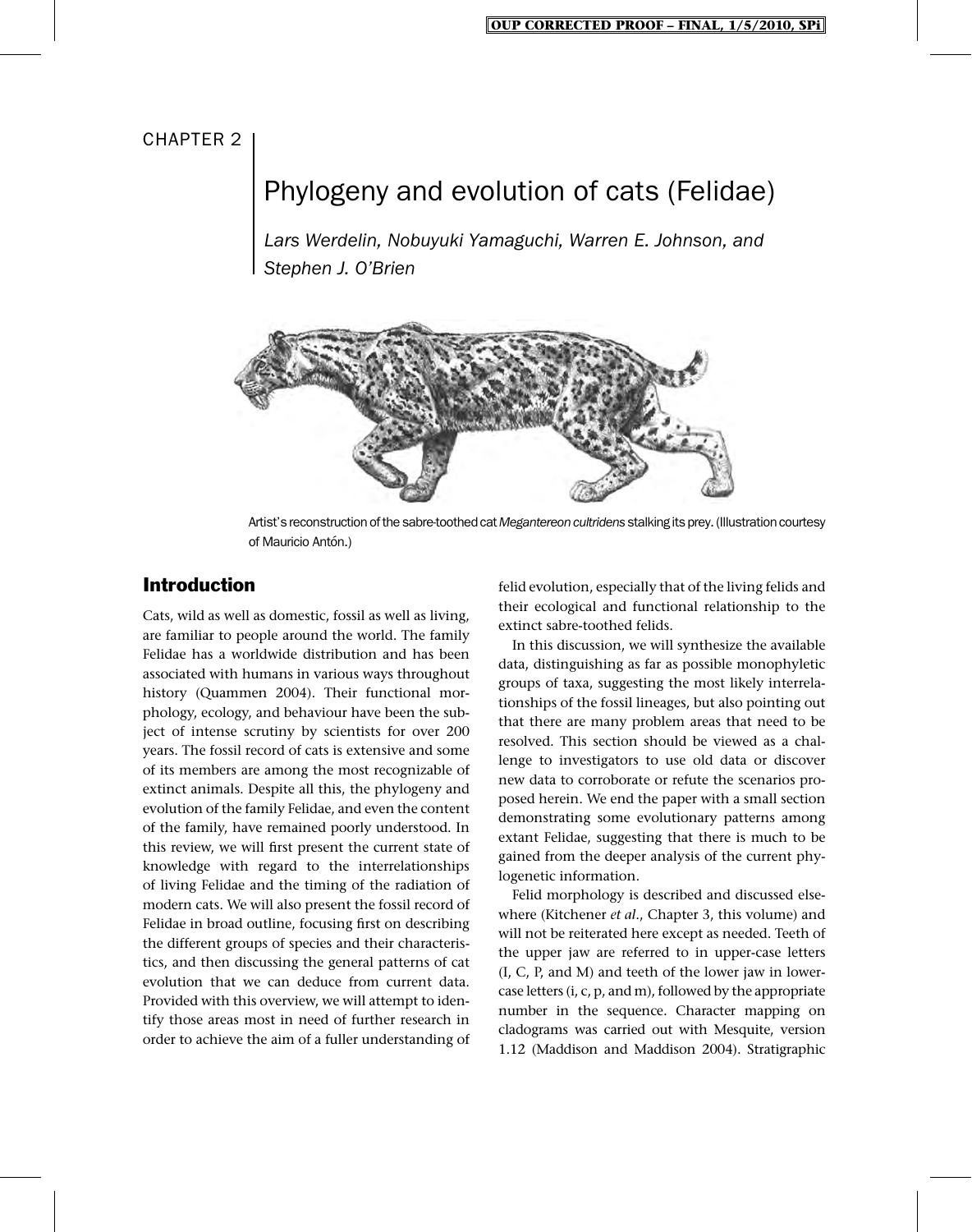ages of taxa as given in the text and figures were obtained from either primary literature or (for North America) the Paleobiology Database (www.paleodb. org) and (for Eurasia) the NOW database (www.helsinki.fi/science/now/database.html).

## Phylogeny

Many attempts have been made to investigate the interrelationships of Felidae. These have followed two broad approaches. Some, like Matthew (1910), Kretzoi (1929a, b) and Beaumont (1978) have incorporated both fossil and extant felids in their analyses, while others, such as Pocock (1917a), Herrington (1986), and Salles (1992) have focused exclusively on the living members of the family. A new era in felid phylogenetics was ushered in with the introduction of molecular evidence (Collier and O'Brien 1985; O'Brien et al. 1985a; Johnson et al. 1996), while the first study to use a total evidence approach was that of Mattern and McLennan (2000).

All of these approaches have had their problems. In the case of fossil studies, confounding factors have included the relatively poor fossil record, the problem of finding useful characters in fragmentary material and the convergence between Nimravidae and Felidae. Though previously included in the Felidae (Matthew 1910; Piveteau 1961), the former, Nimravidae, is now known to be diphyletic. Its Paleogene (65.5–23.0 million years ago [Ma]; Gradstein et al. 2004) members form a basal clade within either Feliformia or Carnivora as a whole (Neff 1983; Hunt 1987; Morlo et al. 2004), while its Neogene (23.0 Ma—recent) members are placed in a separate family, Barbourofelidae, with affinities to Felidae (see below). Morphological studies of extant felids have been hampered by the very uniform morphology of the members of the family, making it difficult to find and polarize characters for phylogenetic analysis. Molecular studies, on the other hand, have been particularly hampered by the apparently short timespan during which the clades of modern felids evolved. Thus, clades of closely related taxa have been identified but the interrelationships of these clades have been difficult to pinpoint.

Recently, two of us (Warren E. Johnson and Stephen J. O'Brien) published a phylogeny of Felidae based on a data set of 22,789 base pairs of DNA, including autosomal, Y-linked, X-linked, and mitochondrial gene segments (Johnson et al. 2006b). The results of this study, while not immutable, provide a firm basis for understanding the interrelationships and evolution of the extant Felidae. The results confirm some prior results, both molecular and morphological, while providing new insights and surprises.

The study distinguishes eight clades of extant felids (Fig. 2.1). The first of these to split off from the stem lineage is the Panthera lineage (genera Neofelis and Panthera) at  $c$ . 10.8 Ma (Fig. 2.1, node A). Most previous studies of felid phylogeny have placed Panthera as the crown group, but a few (Turner and Antón 1997; Mattern and McLennan 2000) also have the Panthera lineage as basal to other cats. Within this



**Figure 2.1** The phylogeny of the extant Felidae. Thick lines indicate the presence of a fossil record, thin lines indicate the absence of a fossil record. Node labels as in the main text. (Based on the work of Johnson et al. 2006b.)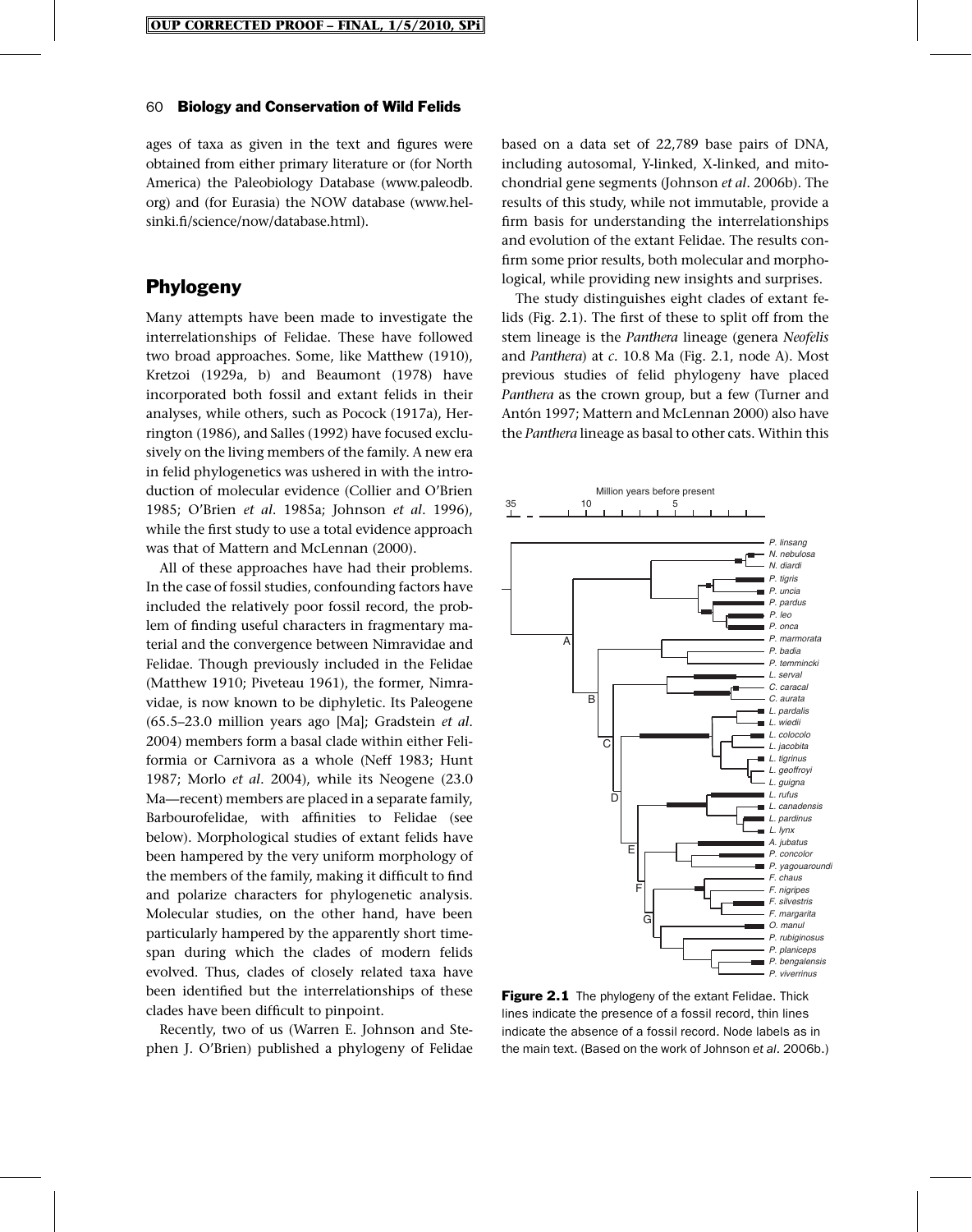lineage, the clouded leopard, Neofelis, with the two species N. nebulosa and N. diardi (Buckley-Beason et al. 2006; Kitchener et al. 2006) is placed basally, as would be expected from its distinctive morphology implying a long separate evolutionary lineage (Christiansen 2006), with the rest of the pantherines radiating within the last 4 million years.

The next clade to branch off, at c. 9.4 Ma (Fig. 2.1, node B), is the bay cat lineage (genus Pardofelis). This clade consists of the poorly known bay cat (P. badia), Asian golden cat (P. temminckii), and marbled cat (P. marmorata). The last mentioned species has been linked to the Panthera lineage (e.g. Herrington 1986) and this is reflected in its position here, as basal member of the clade branching off closest to the Panthera lineage.

The third lineage is the Caracal lineage, with two genera, Caracal and Leptailurus, incorporating three African species: caracal (Caracal), African golden cat (C. aurata), and serval (S. leptail urus serval). This lineage branches off at c. 8.5 Ma (Fig. 2.1, node C), with the serval basal to the other two species.

The next lineage is the ocelot lineage (genus Leopardus), including most of the South American small cats (Seymour 1999). This lineage branches off at  $c. 8.0$  Ma (Fig. 2.1, node D). The beginning of this lineage is thus independent of the formation of the land bridge between South and North America about 3 Ma (Marshall et al. 1982). However, the radiation of the extant species within this lineage shows dates that are compatible with a single origin of the extant radiation from a North American ancestor, as previously proposed (Werdelin 1989).

The fifth lineage comprises the genus Lynx, splitting off at  $c$ . 7.2 Ma (Fig. 2.1, node E). This lineage has also often been linked to Panthera (e.g. Collier and O'Brien 1985; Salles 1992), but the recent more robust study by Johnson et al. (2006b) indicates that the relationship is more distant than previously thought. Within the clade, L. rufus is basal as has generally been thought, but L. canadensis and L. lynx are not reconstructed as sister taxa, unlike in previous analyses (Werdelin 1981).

The next lineage is the Puma lineage, including the genera Puma and Acinonyx which split off at c. 6.7 Ma (Fig. 2.1, node F). This lineage has previously been recognized in both morphological (Herrington 1986; Van Valkenburgh et al. 1990) and molecular ( Johnson and O'Brien 1997) studies. It is worth noting that the puma and jaguarundi probably split before the Great American Biotic Interchange that followed the formation of the land bridge between South and North America (Marshall et al. 1982), and thus both are of North American origin.

The seventh and eighth lineages are the small cats of the Old World—the leopard cat and domestic cat lineages. They split from each other at  $c$ . 6.2 Ma (Fig. 2.1, node G). The former includes the genera Otocolobus and Prionailurus and the latter the genus Felis. The splits within the former are much deeper than within the latter, suggesting that the genus Felis may be oversplit. This is also the conclusion of Driscoll et al. (2007), who distinguish only four species in Felis: F. chaus, F. nigripes, F. margarita, and F. silvestris. The last mentioned species now also includes F. ornata, F. bieti, and F. lybica, making it one of the most widespread small cat species.

Most of the nodes in this phylogeny are robustly supported (Johnson et al. 2006b). A few, however, are still unstable, showing either low support or incongruence between different analyses and data sets. These as yet incompletely resolved nodes are: the relative positions of Panthera leo, P. pardus, and P. onca, as well as the relative positions of P. tigris and P. uncia within this clade; the position of L. jacobita; the position of O. manul; the position of F. nigripes; and the clade uniting Felis and Prionailurus/Otocolobus to the exclusion of Puma/Acinonyx.

The most notable fact about this phylogeny of extant cats lies in the short time intervals between the splits of the eight lineages. The radiation of lineages along the entire stem of the felid clade occurs within the Late Miocene (over a period of  $c$ . 6.3 Ma) and such a short space of time suggests the occurrence of some sort of functional or ecological release, but what that may be is at present unknown. We shall return to the fossil record of extant cats below.

# The fossil record

According to available molecular data, the Felidae originated some time at or just after the end of the Eocene (Gaubert and Véron 2003). This accords well with the fossil record. The earliest forms placed in the felid lineage, Proailurus and possibly Stenogale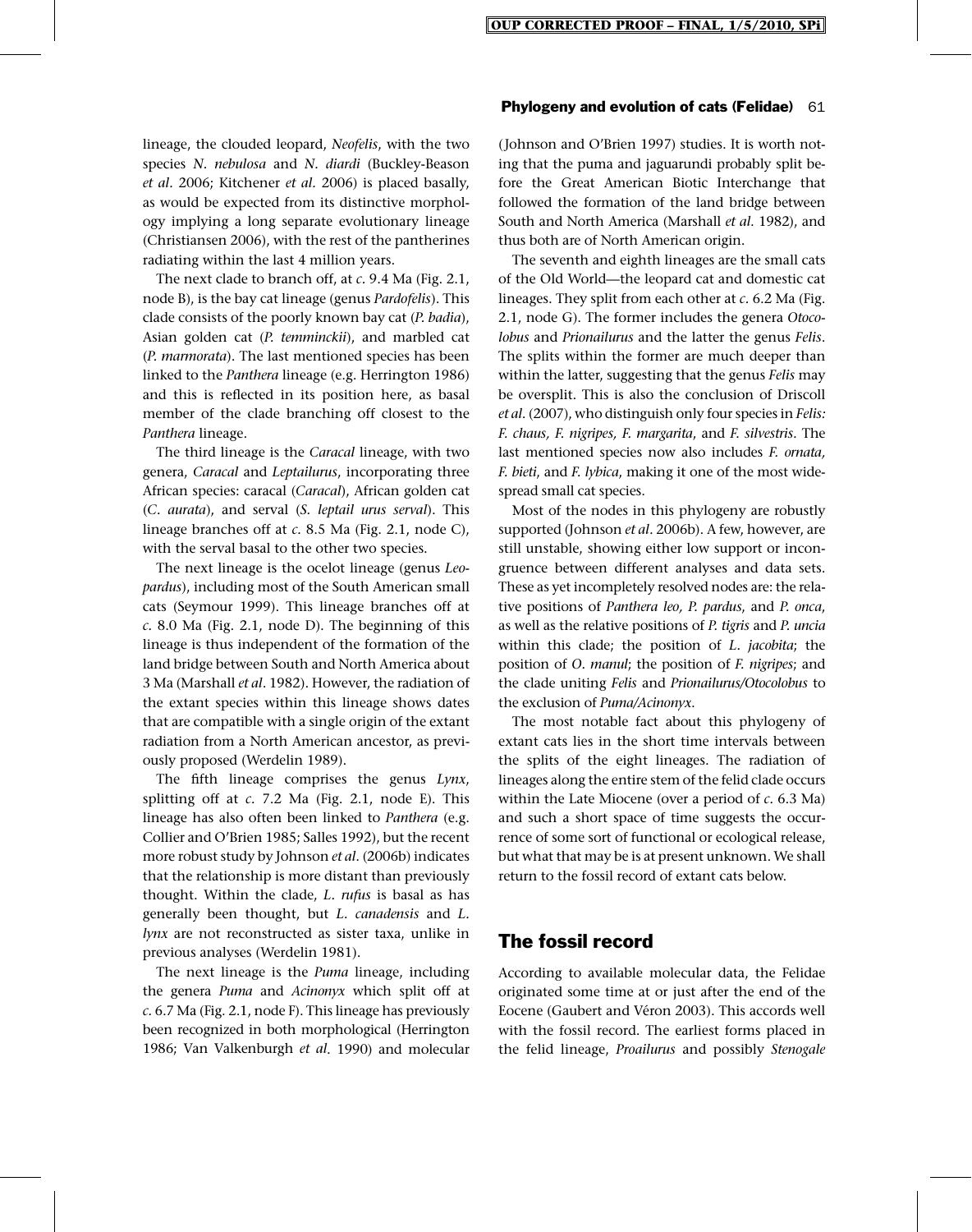and Haplogale (Hunt 1998; Peigné 1999), occur after the 'Grande Coupure' marking the Eocene/Oligocene boundary (c. 33.9 Ma; Gradstein et al. 2004). In the Mammals Paleogene (MP) level system of Paleogene terrestrial mammal stratigraphy in Europe, this boundary is placed between MP 20 and MP 21 (Schmidt-Kittler 1990). In the fissure fillings of the Quercy region, France, where most of our knowledge of early European carnivorans originates, feliforms are not known before MP 21 (Hunt 1998). Owing to the scarcity of their remains, modern excavations have yet to establish the first occurrence of the Felidae. What we know, however, suggests that some older known finds may be from the Early Oligocene, that is, before 28.4 Ma (Gradstein et al. 2004). Thus, the earliest felids appeared sometime between  $c$ . 35 Ma (age of the sister group) and 28.5 Ma (minimum age of the earliest fossils).

It is well established on morphological grounds, basicranial as well as dental, that Proailurus, known from the Quercy fissure fills, but also from excellent material from the Early Miocene site of Saint-Gérand-le-Puy, France, (MN 2 in the Neogene mammal zonation of Europe; 22.8–20 Ma) is a felid. Despite this, the morphological path leading to the felid condition is not well delineated. Hunt (1998) discusses changes to the auditory bulla seen in a variety of early feliforms, including Haplogale and Stenogale, and leading to the bulla of Proailurus. However, the placement of Asiatic linsangs (genus Prionodon) as the sister group to Felidae on molecular grounds by Gaubert and Véron (2003), instead of with the Viverridae, in which they have traditionally been placed, adds complexity to the story. Hunt (2001) placed Prionodon in a clade with 'true' viverrids, for example Genetta, on the basis of basicranial anatomy (but without consideration of other features). What this conflict between separate data sets consisting of non-overlapping characters means for our understanding of the fossil record of the precursors of Felidae and for the origins of the family has yet to be established.

## Early felids

As noted, the earliest well-established felid is Proailurus (Figs. 2.2, letter A; 2.3, and 2.4). Peigné (1999) provides a discussion of the evolution of this species and its relationship to other early putative felids.



Figure 2.2 Summary of the proposed evolutionary tree of Felidae discussed herein. Thick lines indicate the presence of a fossil record, thin lines indicate the absence of a fossil record. Labels as in the main text and Table 2.1.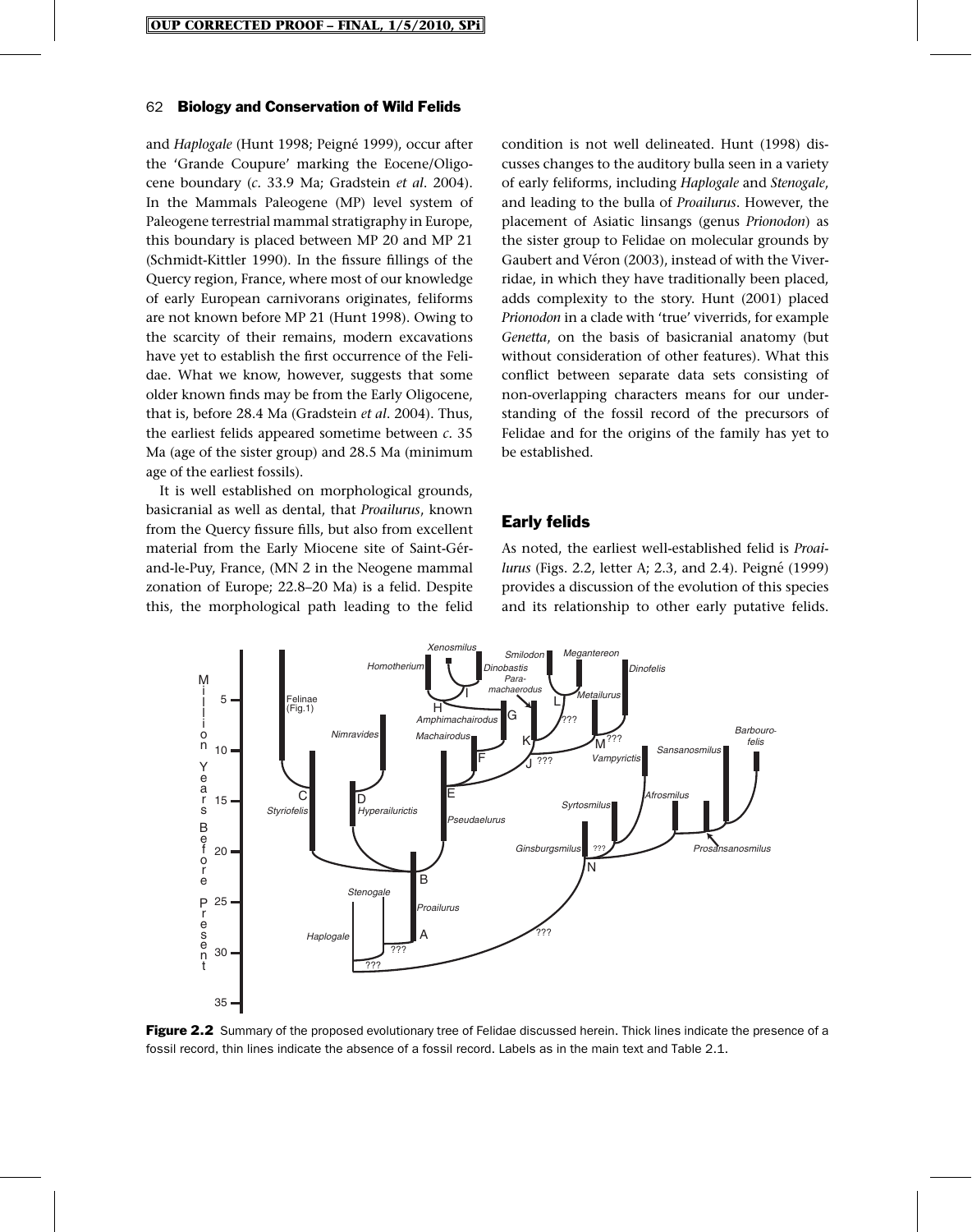| Letter | Content                                     | Continent                             | Age, Ma<br>(approximate) |
|--------|---------------------------------------------|---------------------------------------|--------------------------|
| A      | Felidae sensu stricto                       | Europe                                | 27                       |
| B      | Pseudaelurine radiation and later<br>felids | Eurasia                               | 22                       |
| C      | Felinae (radiation of extant felids)        | Eurasia                               | $14 - 13$                |
| D      | Nimravides                                  | North America                         | 14                       |
| Ε      | Machairodontinae                            | Europe                                | $14 - 13$                |
| F      | Amphimachairodus lineage                    | Eurasia                               | 10                       |
| G      | Homotheriini                                | Eurasia                               | 6                        |
| H      | Derived Homotheriini                        | Africa                                | 5                        |
| I      | North American Homotheriini                 | North America                         | $4 - 3$                  |
| J      | Paramachaerodus lineage                     | Eurasia                               | $11 - 10$                |
| K      | Paramachaerodus and derivates               | Eurasia                               | 9                        |
|        | Smilodontini                                | Eurasia, Africa, and North<br>America | $5 - 4$                  |
| M      | Metailurini                                 | Eurasia                               | $9 - 8$                  |
| N      | Barbourofelidae                             | Eurasia and Africa                    | 32                       |

**Table 2.1** The internal nodes of Fig. 2.2: content, place of origin, and age.

Proailurus (with three species, P. lemanensis, P. bourbonnensis, and P. major) is a medium-sized cat about the size of a bobcat, L. rufus. Dentally, it differs from living cats in the (variable) presence of p1, p2, m2, and P1, as well as the presence of a small metaconid and talonid on m1. Overall, the dentition is thus very similar to that of living felids, but includes some elements that have been fully reduced in the modern clade. Further, the auditory bulla of Proailurus has a ventral process of the petrosal promontorium (Hunt 1989, 1998). This process is lost in living felids. When it was lost in felid evolution has yet to be established, but it serves to distinguish at least the modern clade from the basally situated Proailurus. The geologically youngest Proailurus is from Laugnac, France, biostratigraphically placed in MN  $2b$  ( $>$ 20 Ma). In *Proailurus* we have (as far as it is known) an essentially modern felid except for a few minor details of the dentition, auditory bulla, and postcranium, which has shorter limbs than modern felids. Coupled with the molecular date for the divergence of Prionodon and Felidae, this suggests that there must have been a stem lineage of perhaps 5 Ma in the Early Oligocene leading up to the full felid morphology. Haplogale and Stenogale are likely to be members of that lineage (Hunt 1998; Peigné 1999), but the details of the process have not been worked out.

Proailurus is not known with certainty outside Europe. Hunt (1998) reports the presence of Proailurus sp. from the Hsanda Gol Formation, Mongolia. However, Peigné (1999) concludes, in our opinion correctly, that this specimen is better assigned to the Barbourofelidae. On the other hand, Hunt (1998) also describes the skull of a Proailurus-grade felid from the Ginn Quarry, Nebraska (Late Hemingfordian, c. 17–16.5 Ma). According to Hunt the basicranial structure of the Ginn Quarry felid is more plesiomorphic than that of European Proailurus. This suggests that phylogenetic diversification in Felidae had begun already in the Early Miocene and that North American 'Pseudaelurus' (see below) may have evolved from a Proailurus-grade ancestor rather than from a migration of early Pseudaelurus into North America. If so, felids may have migrated into North America as early as the beginning of the Hemingfordian (c. 19 Ma), along with a number of other carnivoran taxa (Qiu 2003).

The next felids to evolve belong to the Pseudaelurus complex (Fig. 2.2, letter B; Fig. 2.5). This is a group of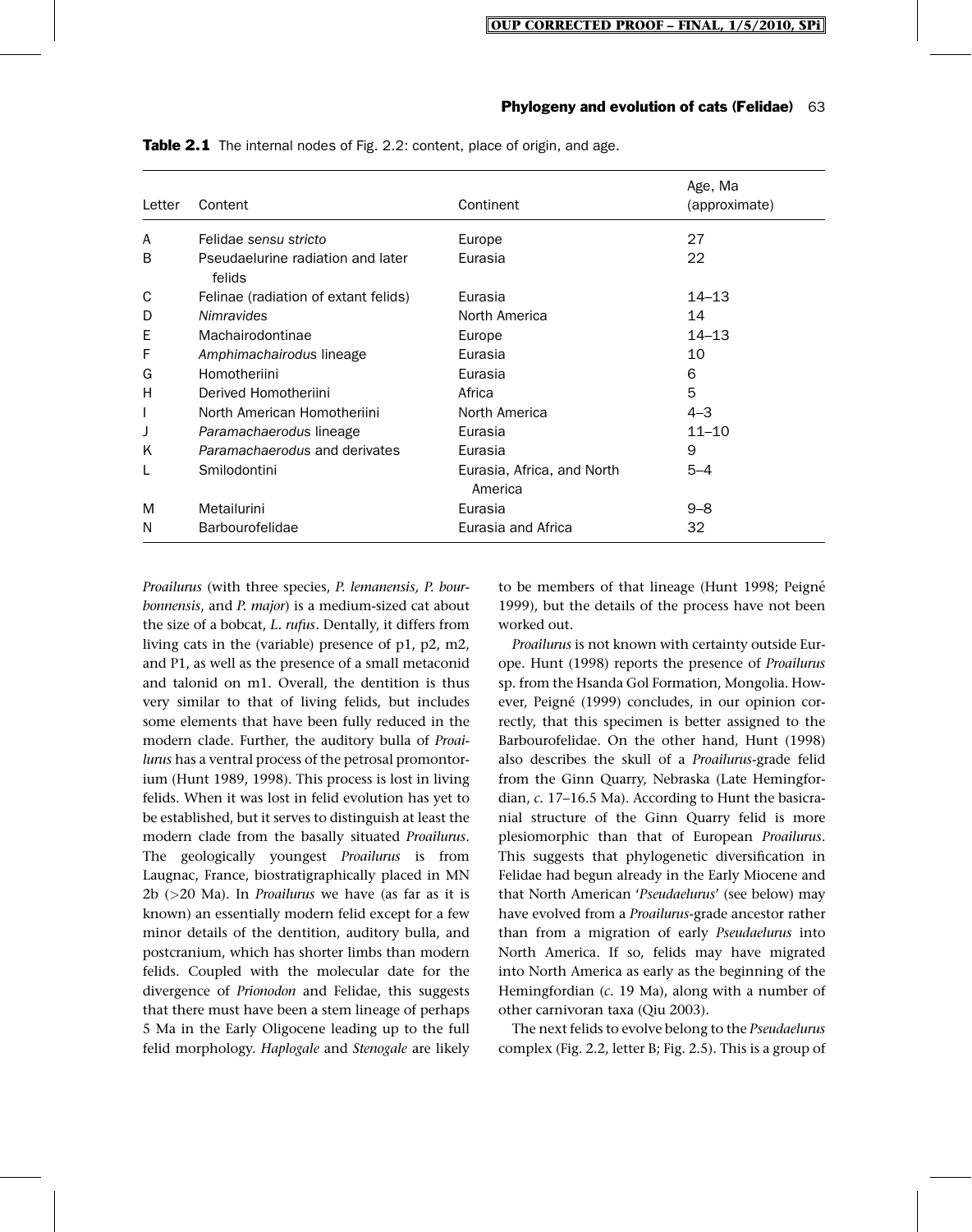

Figure 2.3 The skull of Proailurus lemanensis, MNHN SG 3509 (holotype) from Saint-Gérand-le-Puy, France, in ventral view. The anterior and posterior halves do not meet. (Photo courtesy of Stephane Peigné.)

species with representatives in Europe, Arabia, Asia, and North America. The interrelationships of the species included in Pseudaelurus and the relationship of this genus (or genera) to the radiations of the subfamilies Felinae (conical-toothed cats) and Machairodontinae (sabretooths) are a major challenge to felid palaeontology. Pseudaelurus is clearly a grade rather than a monophyletic clade, and this complex includes the ancestors of all subsequent felids. A number of generic names are available for parts of this complex, including Styriofelis, Hyperailurictis, Miopanthera, Schizailurus, and Pseudaelurus itself. We will consider the validity and applicability of these in the discussion below. A fuller knowledge of the interrelationships within this group would go a long way towards an understanding of the evolutionary patterns of the Felidae.

Pseudaelurus is first recorded from Wintershof-West in Germany (MN 3, 20–18 Ma; Dehm 1950). Hence, it does not overlap stratigraphically with Proailurus in Europe. Several reviews of Pseudaelurus have been published in the past decades (Heizmann 1973; Ginsburg 1983; Rothwell 2003) and we refer to them for a fuller discussion of evolutionary details.

Four species of Pseudaelurus are known from Europe. In the order of increasing size they are: P. turnauensis ( $= P$ . transitorius), P. lorteti, P. romieviensis, and P. quadridentatus (type species of the genus). They range in size from a modern wildcat to a lynx or small puma. Differences between them, apart from



Figure 2.4 Artist's reconstruction of Proailurus lemanensis, the first cat. (Illustration courtesy of Mauricio Antón.)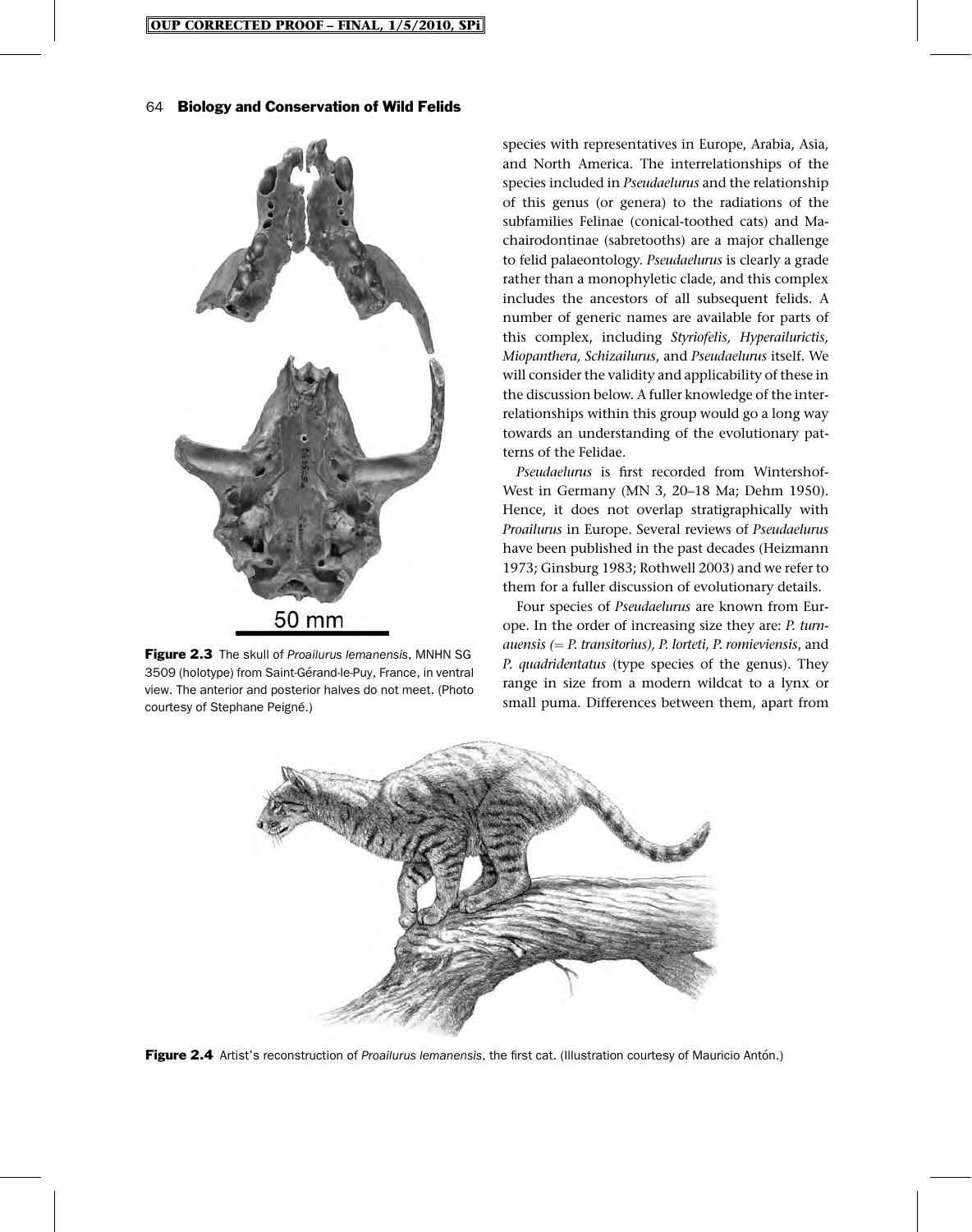

Figure 2.5 Artist's reconstruction of Styriofelis lorteti, a member of the stem lineage leading to the extant Felidae, together with the flying squirrel Petaurista sp. (Illustration courtesy of Mauricio Antón.)

size, are minute (Heizmann 1973). The first species to appear is the smallest, P. turnauensis (Dehm 1950). However, all three remaining species appear in MN 4 (18–17 Ma). This indicates a rapid radiation of the Pseudaelurus grade, suggesting a monophyletic origin of at least European Pseudaelurus from a single species of Proailurus. P. lorteti and P. romieviensis become extinct at the end of the Middle Miocene (c. 11.6) Ma), but P. quadridentatus and P. turnauensis survive into the Late Miocene (MN 9, c. 11.2–9.5 Ma). They thus overlap stratigraphically with the earliest documented Machairodontinae (Miomachairodus pseudailuroides from Turkey; Schmidt-Kittler 1976; Viranta and Werdelin 2003) (Fig. 2.2, letter E).

Pseudaelurus is poorly known from Asia, possibly due to a relative dearth of Middle Miocene localities on the continent. Two Chinese species are known. Cao et al. (1990) describe P. guangheensis from Gansu and Wang et al. (1998) describe P. cuspidatus from Xinjiang. In addition, Qiu and Gu (1996) describe material referred to P. lorteti. All this material is Middle Miocene in age. What the relationship is between the Chinese and European species has not been determined, nor has their relationship to the North American radiation of the grade.

The fossil record of Pseudaelurus in North America was recently reviewed by Rothwell (2003). There are five valid species: P. validus (stratigraphic range c. 17.5–16.5 Ma), P. skinneri (c. 17.5–17.1 Ma), P. intrepidus (c. 17.1–13.3 Ma), P. stouti (c. 15.2–12.7 Ma), and P. marshi (c. 16.4–12.7 Ma). Thus, Pseudaelurus appears later in North America and goes extinct sooner there than in Europe. This, and the cladistic analysis of Rothwell (2003), in which the three younger species (P. intrepidus, P. stouti, and P. marshi) form a clade with the two older species (P. validus and P. skinneri) as outgroups, are consistent with a single origin for North American Pseudaelurus.

Finally, a single record of P. turnauensis has been reported from Saudi Arabia (Thomas et al. 1982) in deposits now considered to be of MN 5 age (17.0–15.2 Ma). Material from Africa previously referred to P. africanus (Andrews 1914) is now referred to Afrosmilus, a barbourofelid (see Morales et al. [2001] and see below).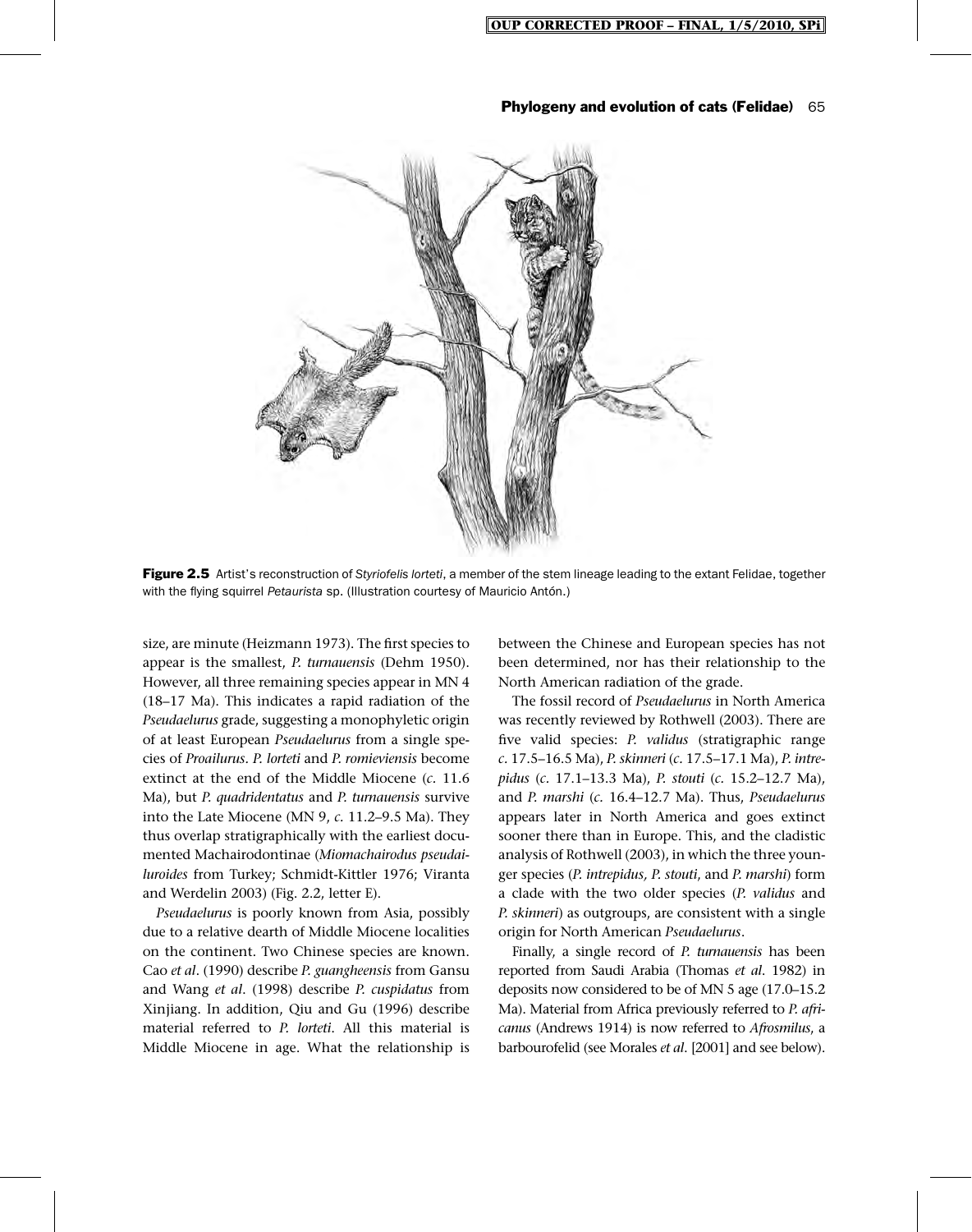The endemic North American genus Nimravides undoubtedly originated from one of the above-mentioned North American species of Pseudaelurus (Baskin 1981; Beaumont 1990), probably P. intrepidus or P. marshi, which both have a prominent chin, also seen in Nimravides (Fig. 2.2, letter D). Nimravides differs from its putative ancestors only in relatively minor features: it has a more prominent chin, more elongated, serrated canines, a more reduced P4 protocone, and more developed P4 ectoparastyle. These are all features pointing towards a sabre-toothed morphology, not dissimilar to that seen in M. pseudailuroides and Machairodus aphanistus (see below), but evolved in parallel. Four species of Nimravides are known: N. thinobates (c. 11.0–9.6 Ma), N. pedionomus (c. 12.0–11.5 Ma), N. hibbardi (c. 7.0–6.4 Ma), and N. galiani (c. 11.6–10.7 Ma). Near the end of the Miocene, Nimravides became extinct, apparently without leaving descendant lineages. A North American felid of uncertain affinities that may possibly belong here is Pratifelis martini from the Late Miocene (c. 7–6 Ma) of Kansas (Hibbard 1934). This species has a distinctively enlarged m1 talonid and does not fit comfortably into any of the larger felid lineages.

## **Sabretooths**

The further evolution of Felidae beyond the Pseudaelurus grade begins with M. pseudailuroides (Fig. 2.2, letter E). This taxon, which is at present known only from Turkey (Schmidt-Kittler 1976; Viranta and Werdelin 2003), has cheek teeth that are very similar to those of P. quadridentatus, but the upper canines are more flattened and have small crenulations on the mesial and distal faces that are not present in Pseudaelurus spp. (Schmidt-Kittler 1976, figs. 114a, 1c, 2, and 3, plate 5). In an important contribution, Schmidt-Kittler (1976) discusses the relationship between M. pseudailuroides and the Pseudaelurus-grade and how the morphological transition may have occurred. However, he does not pinpoint any specific relationships between taxa, nor does he extend his discussion to conical-toothed cats. M. pseudailuroides is at present known only from MN 7/8 and MN 9 (c. 12.5–9.5 Ma). The taxonomic status of the species and genus has been discussed several times. Beaumont (1978) made Miomachairodus a subgenus of Machairodus, and included Machairodus robinsoni from the early Late Miocene (c. MN 9) of Tunisia (Kurtén 1976) in the subgenus. On the other hand, Ginsburg et al. (1981) synonymized M. pseudailuroides with M. aphanistus, type species of the genus Machairodus. Morlo (1997) followed this, but suggested that M. robinsoni in that case be considered a separate genus. This discussion is far from settled, but at the very least shows that these forms grade into one another. Another early form about which there is taxonomic disagreement is M. alberdiae from MN 9 of Spain. Ginsburg (1999) considers this to be the most primitive Machairodus, but Morlo (1997) synonymizes it with M. aphanistus.

M. aphanistus was described by Kaup (1833) and was the first Miocene felid to be named. Its craniodental morphology was recently reviewed in detail (Antón et al. 2004). These authors found that the functional morphology of the killing bite in M. aphanistus, and characters related to this behaviour, were considerably more primitive than in later machairodonts from the Eurasian Late Miocene. They concluded that Machairodus should be restricted in content to Vallesian (c. 11.2–9.0 Ma) forms, while Turolian (c. 9.0–5.3 Ma) forms should be referred to Amphimachairodus (Fig. 2.2, letter F). Morlo and Semenov (2004) objected to this procedure, arguing that the evolution from Machairodus to Amphimachairodus was gradual and mosaic and that the two could not be generically distinct. However, making the distinction is taxonomically useful and in line with a trend in recent years of trying to restrict the usage of Machairodus to something other than a waste-basket taxon for any or all Miocene sabretooths (Beaumont 1978; Ginsburg et al. 1981; Ginsburg 1999).

Some time in the Vallesian, Machairodus probably migrated to North America, where it gave rise to M. coloradensis (c. 9.0–5.3 Ma). This is a fairly generalized species, similar to M. aphanistus. It is possible, if unlikely, that it evolved from the North American Nimravides. This would require extensive parallelism with Machairodus. The possibility has been noted before, however, and the generic name Heterofelis (Cook 1922) is available for this taxon.

The next stage in the evolution of the machairodont lineage is the genus Amphimachairodus (Fig. 2.2, letter G). This genus includes a number of closely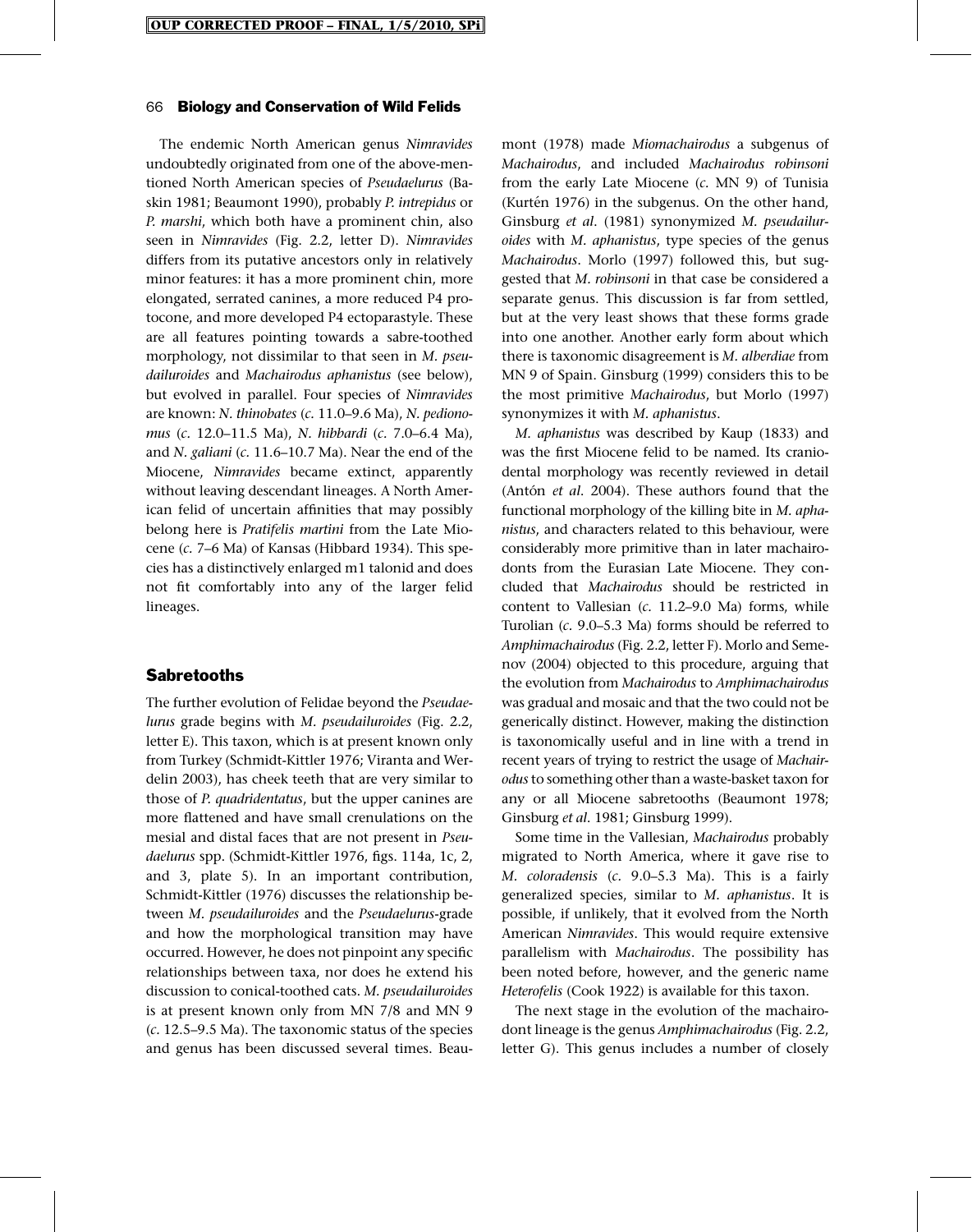related species that morphologically lead up to the Plio-Pleistocene tribe Homotheriini (Fig. 2.2, letter H), which includes the genera Homotherium, Dinobastis, and Xenosmilus. Amphimachairodus includes the species A. giganteus (Eurasia; c. 9–5.3 Ma), A. kurteni (Kazakhstan; c. 7.1–5.3 Ma), A. kabir (Chad and Libya; c. 7–5.5 Ma), and possibly A. irtyschensis (Russia;  $c$ , 7.1–5.3 Ma), though the latter may be a synonym of A. giganteus. Closely related is also Lokotunjailurus emageritus (Werdelin 2003b; c. 7.4–5.5 Ma), which lacks a number of the derived cranial features of Amphimachairodus, but is dentally the most derived of the group. A. giganteus is, as the name implies, characterized by very large size, extremely long upper canines and a derived mastoid region relative to that of Machairodus, implying modifications to the killing bite. The mastoid region is further evolved in M. kurteni and M. kabir, but has not yet reached the condition seen in Homotherium. Dentally, the upper incisor arcade is modified and the cheek dentition progressively simplified, with reduction of p3/P3, complete loss of the m1 talonid, and nearly complete loss of the P4 protocone. The dentition of L. emageritus is very close to that of primitive Homotherium, but the skull and skeleton of the former preclude it from the direct ancestry of that genus (Werdelin 2003b). L. emageritus has an extremely enlarged dew claw (absolutely and relative to the other claws) on the manus and this feature appears to be present also in Homotherium (Ballesio 1963).

The evolution of Machairodus and Amphimachairodus is paralleled in the sabretooth group by the evolution of the genus Paramachaerodus (Fig. 2.2, letters J and K). At least two and possibly as many as four species of this genus are known: P. ogygius (c. 9–7 Ma), P. orientalis (c. 8–6 Ma), P. indicus (age uncertain), and P. maximiliani (c. 7–5.3 Ma) (Salesa et al. 2003). The latter two may be synonymous, with each other and with P. orientalis. Paramachaerodus is much smaller than Machairodus and (especially) Amphimachairodus (Paramachaerodus is leopard, rather than lion-sized or larger in the case of Amphimachairodus). Clearly, this genus and its larger relatives were dividing up the prey-spectrum by size, though the details of this are not yet understood. New material from the early Late Miocene of Spain is doing much to clarify the taxonomic, functional, and ecological relationships between these Miocene sabretooths (Antón et al. 2004; Salesa et al. 2005).

A further lineage that is likely to at least in part belong among the sabretooths, despite lacking the typical craniodental attributes of this functional grade, is the tribe Metailurini (Fig. 2.6). This tribe as generally conceived includes the larger genus Dinofelis (Fig. 2.6a), with at least ten species (Werdelin and Lewis 2001), Metailurus (Fig. 2.6b), with at least four species, and Stenailurus, with one species (though the latter may be a synonym of Metailurus). Dinofelis is in many ways convergent on Panthera, but its evolution is not straightforward convergence. Instead, various species of Dinofelis are more or less pantherine-like, while the oldest and youngest species are the most sabretooth-like. The Metailurini is essentially a waste-basket for taxa that show some sabretooth features but can not be placed in either the Machairodus or the Paramachaerodus lineages. It is not clear that Dinofelis and Metailurus are closely related, nor what their respective antecedents are. Nor is it clear, although it seems likely, that Metailurus is a member of the subfamily



Figure 2.6 (a) Skull of Dinofelis petteri, KNM ER 2612 (holotype), Tulu Bor member, Koobi Fora Formation, Kenya; in left lateral view. (b) Skull of Metailurus parvulus PIU M3835, Locality 108, Baode Province, China; in left lateral view.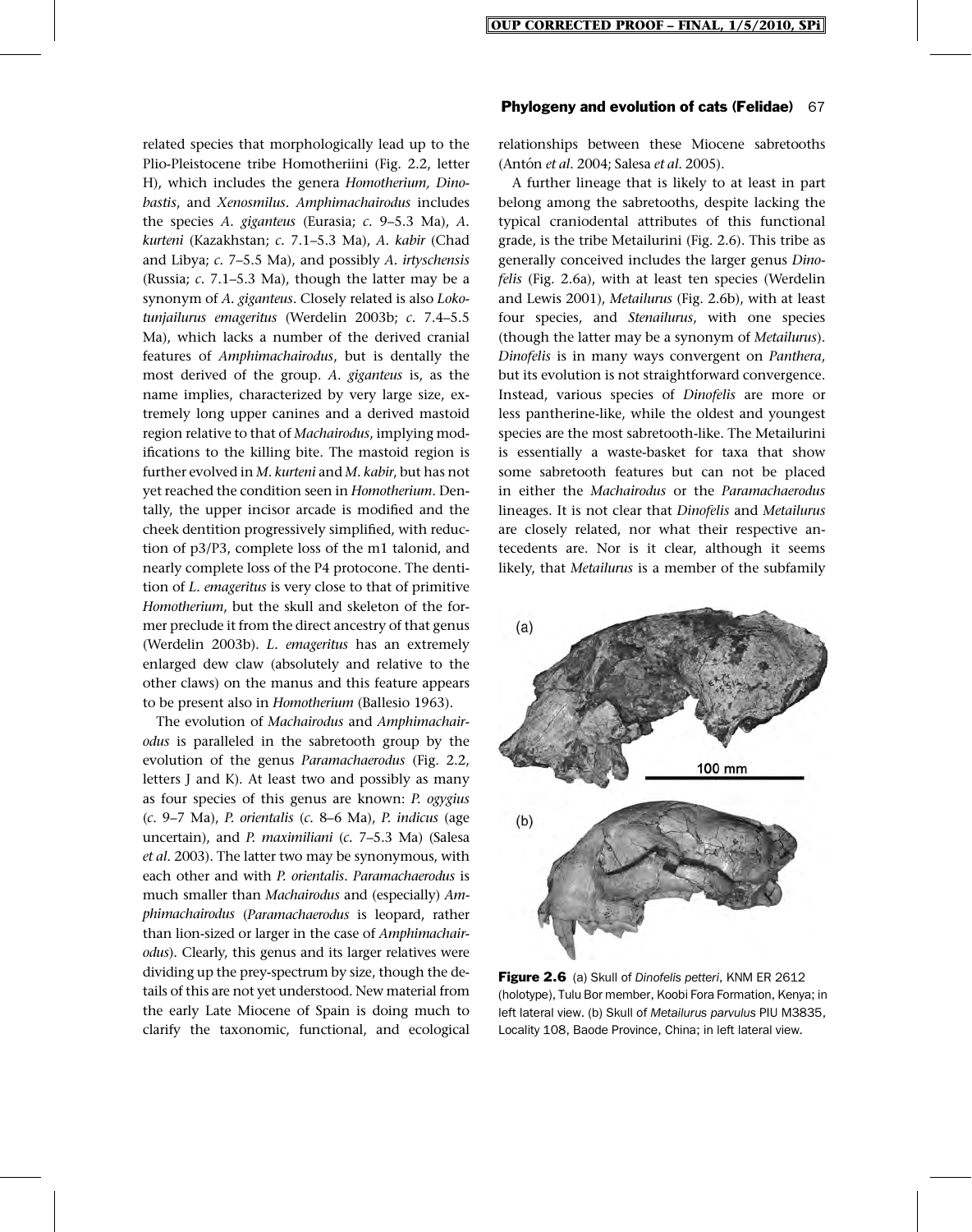Machairodontinae (sabretooth cats). Dinofelis, however, shares several traits with derived sabretooths and can confidently be placed in this subfamily (Werdelin and Lewis 2001). Both of these genera originate in the Miocene and survive into the Plio-Pleistocene; Metailurus is mainly a Miocene genus, while Dinofelis has its main radiation in the Pliocene.

The Plio-Pleistocene sees the appearance of the two derived sabretooth tribes, Homotheriini and Smilodontini (Fig. 2.2, letters H and L; Fig. 2.7). The Homotheriini includes the genera Dinobastis (with at least one species, D. serus) and Xenosmilus (with one species, X. hodsonae) from North America and Homotherium (Fig. 2.7b) (with several species, including H. crenatidens and H. problematicum) from Eurasia



**Figure 2.7** (a) Skull (cast) of Smilodon fatalis from Rancho La Brea, California, United States; in left lateral view. (b) Skull (cast) of Homotherium sp., unknown locality, China; in left lateral view.

and Africa. The relationships between these genera will be discussed below. The Smilodontini includes two genera: Megantereon (with at least five species: M. cultridens, M. whitei, M. hesperus, M. falconeri, and M. ekidoit) from Africa, Eurasia, and North America; and Smilodon (with three species: S. gracilis, S. fatalis [Fig. 2.7a], and S. populator) from North, Central, and South America.

Differences between Homotheriini and Smilodontini are substantial, both craniodentally and postcranially. The Homotheriini have relatively short, mediolaterally narrow upper canines with large crenulations on the anterior and posterior edges; their postcranial skeleton shows some adaptations to a cursorial lifestyle (except in Xenosmilus), with long, slender limbs and forequarters that are massive but not hyperdeveloped. The cheek dentition of Homotheriini is dominated by very large carnassials, which especially in Homotherium become larger in later forms, with the p4 also usurped into the cutting blade. The Smilodontini have very long, broad upper canines with minute serrations (lost in Megantereon). Their skeleton is very robust and the forequarters extremely massive. The cheek dentition is reduced, but the carnassials are not elongated to the extent seen in Homotheriini.

## Conical-toothed cats

The conical-toothed cats, subfamily Felinae, comprise the common ancestor of all living cats and all of its descendants (Fig. 2.8). As the name implies, conical-toothed cats differ from sabretooths in having a more rounded canine cross-section. They are also united by a few other features, such as the relatively long lower canine. The interrelationships of the living members of this subfamily were discussed above. Their fossil history is much less well known than that of the sabre-toothed cats. This could be for three reasons: (1) they were predominantly adapted to environments in which fossilization is less likely than in the environments inhabited by sabre-toothed cats (i.e. the poor fossil record reflects a taphonomic bias; species that today occur in habitats in which fossilization potential can be considered fair [e.g. cheetahs and lynx], have a reasonably good fossil record, while species that today inhabit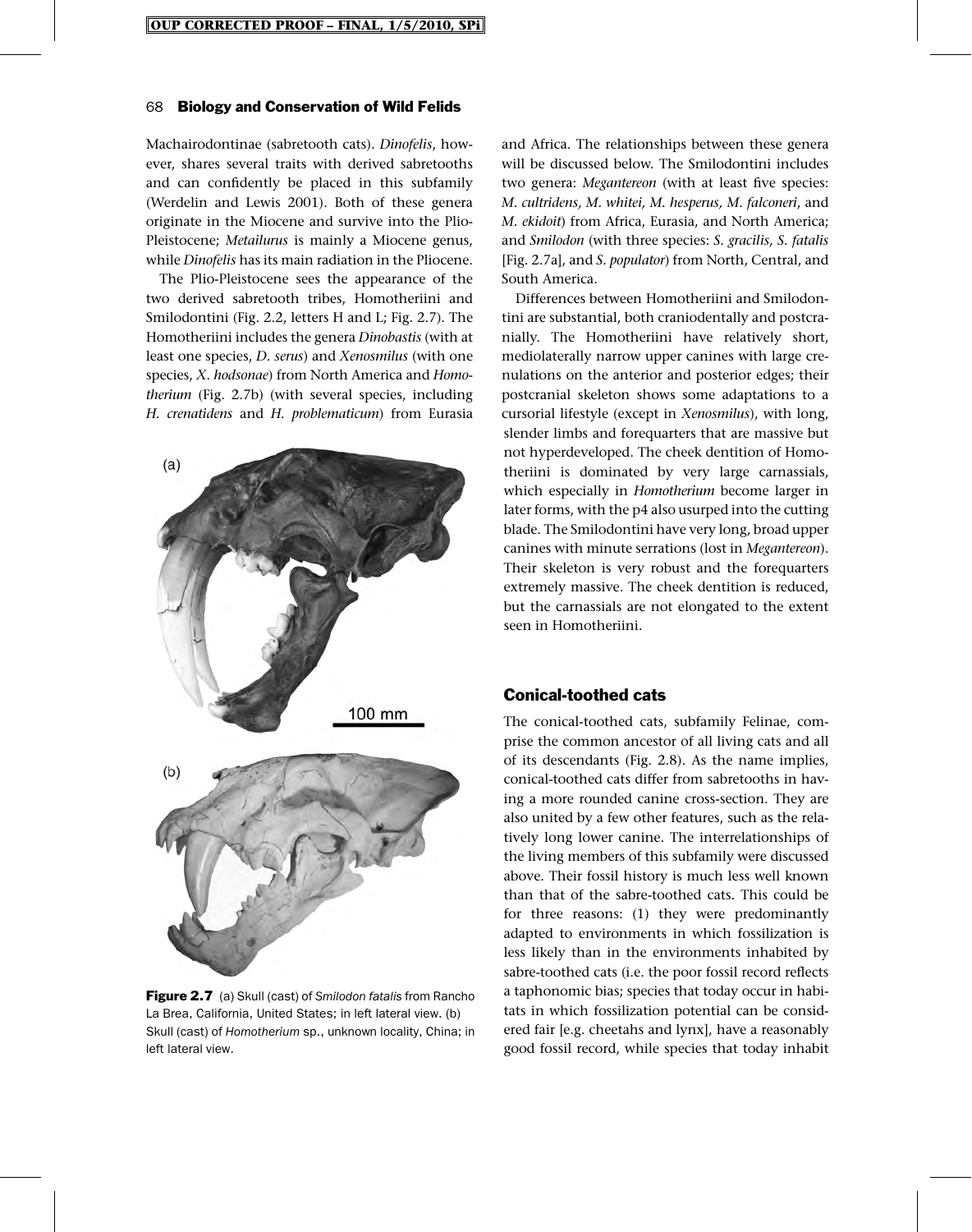

**Figure 2.8** Skulls of extant Felidae in left lateral view: (a) Lion, Panthera leo; (b) Eurasian lynx, Lynx lynx; (c) Domestic cat, Felis catus.

tropical, wet forests [e.g. golden cats and clouded leopards] tend to have a very poor fossil record); (2) they were less common in the past than sabretoothed cats (i.e. the poor fossil record reflects a true pattern that is an outcome of a consideration of intra-familial competition between sabre-toothed and conical-toothed cats); (3) they are more similar to each other in hard-tissue morphology than sabretoothed cats (i.e. the poor fossil record reflects a bias in investigator perception; there are great similarities between all conical-toothed cats in, for example mandibular morphology, a region in which sabretoothed cats exhibit a number of diagnostic differences). All three of these possibilities may be true to some extent. Finally, the poor fossil record of conical-toothed cats may also reflect the interests of researchers. Sabretooth cats are large, spectacular, and to some extent mysterious, at least as far as their feeding behaviour is concerned. Conical-toothed

#### Phylogeny and evolution of cats (Felidae) 69

cats are often small, nondescript and closely similar to living forms that are comparatively well known ecologically and functionally. Hence, the former receive far more attention in the palaeontological literature than the latter.

Only one researcher, Helmut Hemmer, has focused almost exclusively on the fossil record of conical-toothed cats, and it is thus from his work (e.g. Hemmer 1974, 1976; Hemmer et al. 2001, 2004) that most of the information on the fossil record of this group is to be gleaned. In the following section, the fossil record of conical-toothed cats will be outlined, following the scheme of eight major lineages as found in the molecular phylogeny (Fig. 2.1). Focus will be on the earliest members of each lineage and/ or species.

Some early conical-toothed cats cannot with confidence be included in any of the eight lineages. These include the first 'Felis', 'F.' attica, known from MN 11–MN 13 (c. 9.0–5.3 Ma) in western Eurasia. This species is a little larger than a wildcat. In morphology it is very similar to smaller species of Pseudaelurus, but it has a dentition that is reduced beyond the Pseudaelurus grade. It is noteworthy that the stratigraphic range of 'F.' attica is younger than the estimated age of the base of the radiation of extant Felidae (Fig. 2.1), so that it may belong within that radiation rather than to the stem lineage. The same is true of 'F.' christoli, another primitive cat, known from MN 13–MN 14 (c. 7.1–4.2 Ma) of Spain and France. In addition, there are significant collections of Late Miocene small cats from China that remain undescribed. This material may answer some questions regarding the early evolution of extant cats.

The clade with by far the best fossil record is the Panthera lineage. Despite this, it is also the clade with the longest ghost lineage (cladistically inferred lineage undocumented by fossils). According to molecular data (Johnson et al. 2006b) this lineage split off from the Felidae stem lineage about 10.8 Ma. However, the oldest fossils unequivocally assigned to the lineage are no older than 3.8 Ma (Barry 1987; Werdelin and Dehghani, in press), leaving a ghost lineage that is nearly twice as long as the documented lineage. The earliest fossil Panthera from Laetoli belong to two species: a lion-sized one and a leopardsized one. They have been suggested to belong to the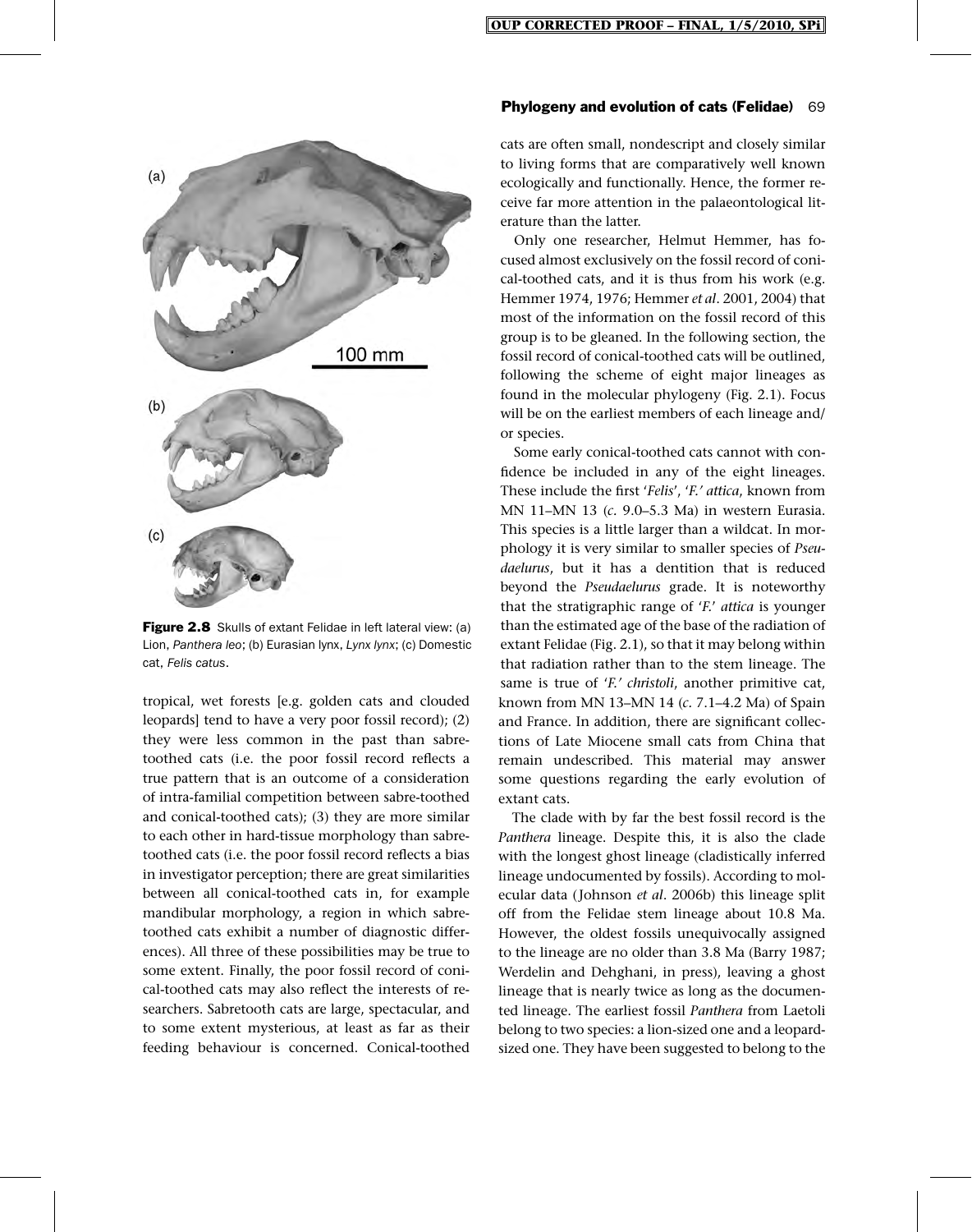extant species (Turner 1990), but in fact differ from them morphologically (Werdelin and Dehghani, in press). The molecular dates suggest that they may belong to the stem lineage of these species and there is nothing in the fossils that would suggest otherwise.

The first definite lions are from Olduvai, Bed 1 (<2 Ma), which is also in line with the molecular data. The subsequent fossil history of lions is well known, with dispersal out of Africa across Eurasia and into North (and possibly South) America. These developments have been discussed by numerous people (Vereshchagin 1971; Hemmer 1974; Burger et al. 2004; Yamaguchi et al. 2004a). It is not until the middle Pleistocene that lions significantly extend their range outside Africa, and by about 500 ka they are found throughout Europe and parts of Asia north and east of the Black and Caspian Seas. By 300 ka their range had extended to encompass most of northern and eastern Asia except for the south-east and southern China, possibly due to competition with tigers (although this cannot be verified in the fossil record). At about this time, lions probably crossed the Bering Strait into North America, where they are known from Illinoian (<310 ka) and later deposits. In the Sangamonian, after the retreat of the Illinoian glaciers, lions could spread further into North America and, arguably, also northern South America. Lions became extinct in the Americas and large parts of Asia at the end of the latest glaciation. Further range contraction occurred in historic times.

Lion taxonomy has long been controversial. Some authorities place all fossil lions in the modern species, P. leo, while others recognize a number of extinct species, for example P. spelaea, the cave lion, and P. atrox, the North American lion. Burger et al. (2004) analysed mtDNA cytochrome b sequences of some cave lions and found them to form a monophyletic clade distinct from living lions. Until more data from a broader range of fossil lions have been studied, the question of whether lions conform better to a one-species or a multiple-species model must remain open.

The other members of the Panthera lineage are less well known in the fossil record and some aspects of their evolution are at present controversial. The characters linking fossils with extant species are often of uncertain value and the material commonly limited. The snow leopard, P. uncia, and clouded leopard, N. nebulosa, are, for example, only known from isolated fossil teeth, and it is doubtful whether this is sufficient for specific attribution.

The jaguar, P. onca, has been traced back to the 'European jaguar', P. gombaszoegensis, which is considered by some to be a subspecies of the extant species (Hemmer et al. 2001). If P. toscana can be included in this species, as suggested by Hemmer, it is first known from the latest Pliocene and survived into the Middle Pleistocene. During this time it was mainly distributed across western Eurasia.

The earliest leopards, P. pardus, are known from Africa. As noted, Laetoli (c. 3.8–3.4 Ma) includes a leopard-sized pantherine. Hemmer et al. (2004) have suggested that these remains should be referred to the Puma lineage, but the fossils provide no support for this hypothesis (Werdelin and Dehghani, in press). The oldest unequivocal leopards in Africa are from about 2 Ma, and the first leopards appear in Eurasia about 1 million years later.

Tiger remains are known from the Lower Pleistocene of South-east Asia (Kurtén, 1962). However, the oldest member of the tiger lineage is generally considered to be P. palaeosinensis (Fig. 2.9) from (probably) Upper Pliocene sediments in northern China (Zdansky 1924). However, renewed study (Christiansen 2008) indicates that its specific relationship to tigers is tenuous at best. Metrically, the specimen is not particularly close to any extant Panthera. It is generally agreed that fossil tigers have not been



Figure 2.9 Skull of Panthera palaeosinensis, PIU M3654 (holotype), one of the earliest fossil Panthera, in left lateral view.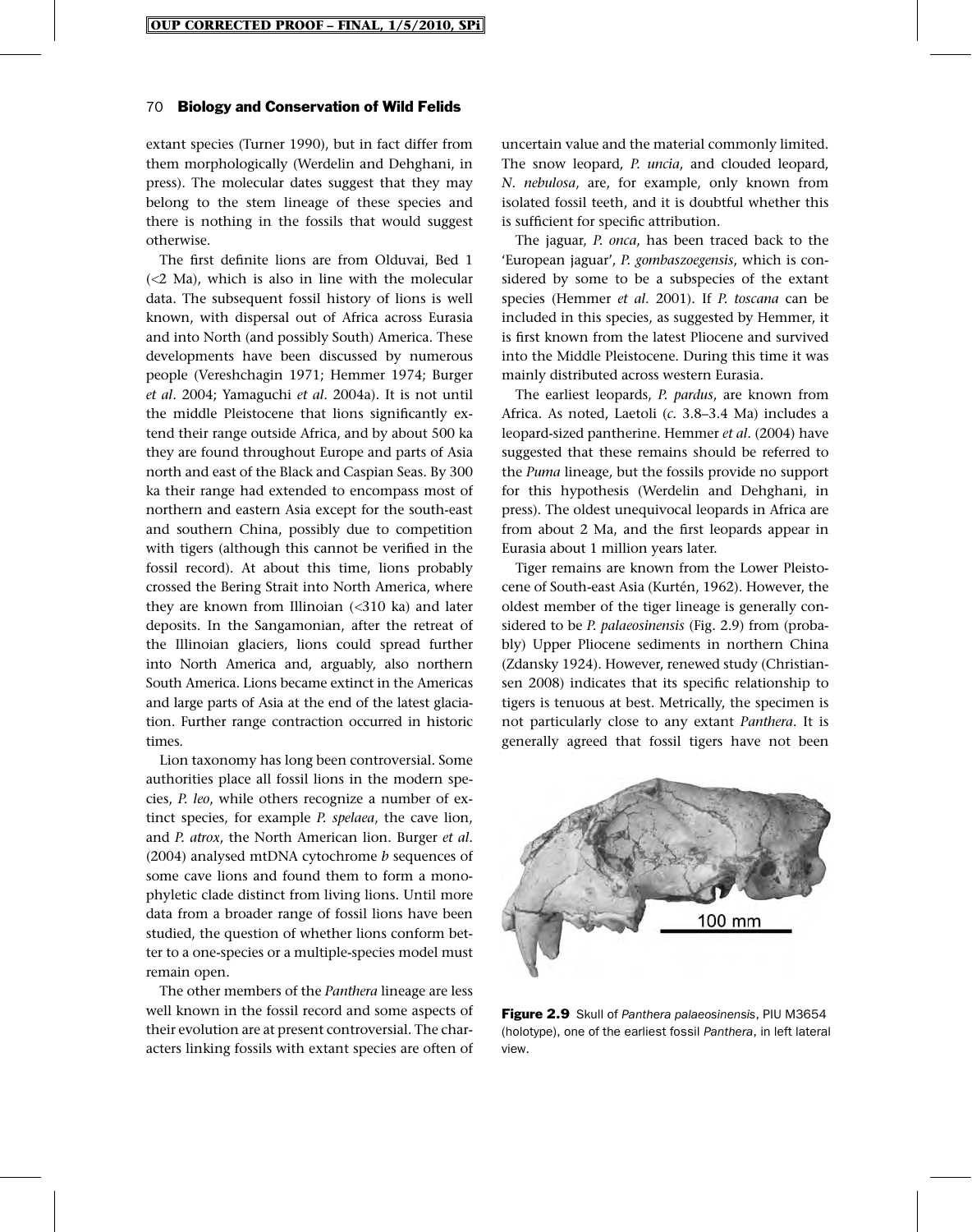## Phylogeny and evolution of cats (Felidae) 71

recorded outside Asia (but see Herrington 1987; Groiss 1996).

The bay cat lineage is not known with certainty in the fossil record. The Caracal lineage is represented in the fossil record by specimens dating back c. 4 Ma. These specimens group into two distinct size classes, large and small. Given the molecular ages of these lineages, these may represent members of the caracal/golden cat stem lineage and serval stem lineage, respectively. Whether any or all of the fossils, which are known from a number of sites in eastern and southern Africa, are conspecific with the extant forms is not determinable on the basis of the available material, which consists mainly of isolated teeth and fragmentary jaws. An intriguing recent suggestion is that 'Felis' issiodorensis, a species generally referred to the genus Lynx (Werdelin 1981) should instead be referred to Caracal (Morales et al. 2003b). This conclusion is based on the observation that the metric analyses of Werdelin (1981) showed that specimens identified as belonging to L. issiodorensis were more similar to specimens of Caracal than to specimens of Lynx. This possibility deserves further study, but it is well to remember that it is just as likely that the similarities between Caracal and L. issiodorensis are shared ancestral characters.

The fossil record of the ocelot lineage is relatively poor. This record has recently been reviewed by Seymour (1999) with updates by Prevosti (2006). The South American record of the group is limited, and with the exception of some remains of Leopardus colocolo from Argentina in sediments dating as far back as c. 0.5–1 Ma, and the enigmatic 'Felis'vorohuensis of about the same age, all records are latest Pleistocene in age. North American fossils unequivocally referable to this lineage are also from the Late Pleistocene (Werdelin 1985). The inferred age of the radiation of the extant taxa at  $c$ . 2.9 Ma (Fig. 2.1) is younger than previous estimates and compatible with a radiation from a single immigration event into South America (Werdelin 1989). However, this leaves a long ghost lineage back to the reconstructed age of the node leading to this group at  $c$ . 8.0 Ma. A number of North American taxa have been proposed at one time or another as members of this ghost lineage, including 'F.'lacustris, 'F.'rexroadensis, 'F.'longignathus, and 'F.'proterolyncis (e.g. Werdelin 1985; Seymour 1999). The first of these is likely to belong to the Puma lineage, but the relationships of the others are unclear. They may belong to the Lynx or ocelot lineages, or be on the backbone of the phylogeny between them. The earliest members of several of these taxa are Late Miocene  $(c. 7–6$  Ma) in age.

The short phylogenetic distance between the ocelot and Lynx lineages may explain why several taxa mentioned above could be assigned to either. The genus Lynx is well represented in the fossil record, both in Eurasia and North America (Werdelin 1981). In light of the above, it is likely that the earliest fossil members of the lineage are Late Miocene in age. The earliest record of unequivocal Lynx in the fossil record has been considered to be L. issiodorensis from the Pliocene and Pleistocene of western Europe (but see the opinion of Morales et al. [2003a], as discussed above). This species is not, however, found on the African continent as previously suggested (Hendey 1974; Werdelin 1981). The only record of the genus on that continent is the Pleistocene L. thomasi from Morocco (Geraads 1980).

The Puma lineage has a long, if uneven, fossil record. The oldest fossils unequivocally belonging to this lineage are specimens referred to Acinonyx sp. from Laetoli (c. 3.8–3.4 Ma) (Barry 1987; Werdelin and Dehghani, in press). These specimens are about the size of the modern species but differ slightly in morphology. The cheetah subsequently has a continuous though sparse fossil record in Africa. The genus Acinonyx has a long history in Eurasia. The 'giant' species A. pardinensis appeared in western Europe a little over 3 Ma. This form is also found in China (as A. pleistocaenicus) and India (as A. brachygnathus). It was about the size of a small lion, though considerably lighter. In most other respects it displayed typical characters of Acinonyx, though the skull does not show the extreme vaulting seen in A. jubatus. During the later Pliocene there is a marked size reduction in Eurasian cheetahs, leading Thenius (1953) to describe the younger form as a separate species, A. intermedius. However, some Pleistocene specimens are as large as the Pliocene ones and we agree with Viret (1954) and Kurtén (1968) that the difference probably does not warrant specific separation. The Eurasian cheetah became extinct in the early Middle Pleistocene. The North American 'cheetah', Miracinonyx, with two species, M. inexpectatus and M. studeri (Adams 1979; Van Valkenburgh et al. 1990), is not the sister taxon to Acinonyx (Barnett et al. 2005).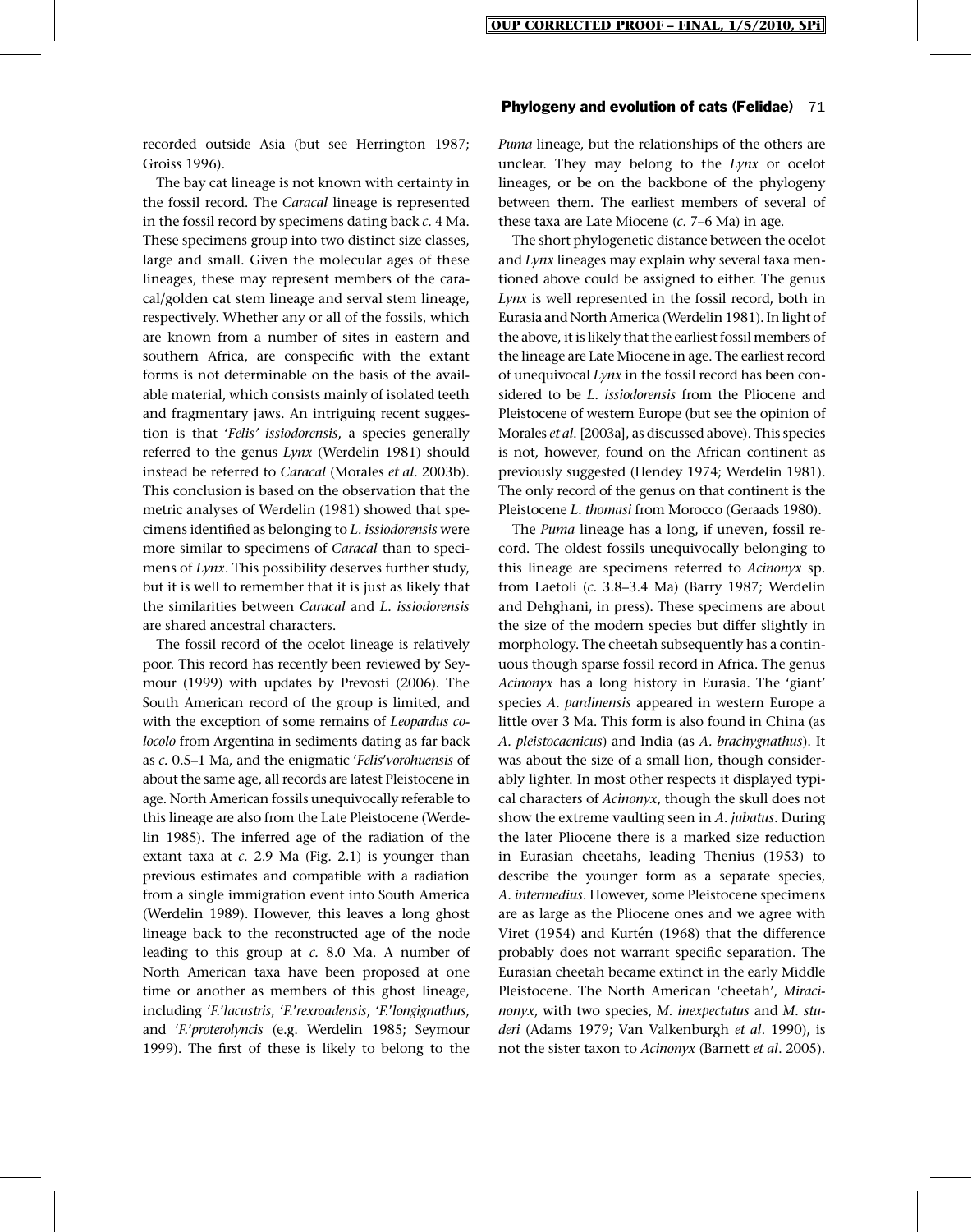Instead, it apparently evolved its cheetah-like features independently, from puma-like ancestors. The oldest members of this lineage are  $c$ . 2.5 Ma. However, the oldest '*F*.'*lacustris* is somewhat older than this. An interesting specimen of about the same age is the Felis sp. of Gustafson (1978) from the Blancan of Oregon, which may also belong to this lineage. The presence of Puma in Europe has also been suggested, in the form of P. pardoides (Hemmer et al. 2004). The oldest of this material is of Pliocene age and may be the oldest material of Puma on record. The suggestion that Puma is present at Laetoli is hardly tenable, however (Werdelin and Dehghani, in press). The oldest fossil jaguarundi is less than 0.5 Ma.

The leopard cat lineage is very poorly known in the fossil record. A few fossils probably pertaining to this lineage and possibly to Prionailurus bengalensis have been found in Middle Pleistocene sites in South-east Asia (Hemmer 1976). In addition, fossils tentatively referred to O. manul have been recorded from Kamyk, Poland (Kurtén 1968). These may be more than 1 Ma.

The fossil record of the domestic cat lineage is not poor, but much of it is hidden beneath the general designation of Felis sp., since the species are all but indistinguishable on the basis of incomplete remains. The oldest 'Felis sp.' that definitely belongs to this lineage is from Kanapoi, Kenya, dated to >4 Ma (Werdelin 2003a). If the molecular dates are correct, this material belongs to a member of the stem lineage of Felis. Further specimens belonging to this lineage occur intermittently in the African fossil record. A species of some interest that may be the oldest member of the F. silvestris group is F. lunensis from Europe. This species goes back at least to the Early Pleistocene and possibly to the Late Pliocene. Specimens referable to F. chaus have been found in Holocene strata of Java (outside the modern range of the species; Hemmer 1976). No specimens definitely referable to F. nigripes or F. margarita have been found in the fossil record.

## Barbourofelidae

Finally, we must touch upon the family (or subfamily) Barbourofelidae (Fig. 2.2, letter N), which consists of a number of derived sabre-toothed forms (though not all may be sabre-toothed—see below). Traditionally, they have been seen as Neogene members of the Nimravidae, a group that itself has been the subject of much phylogenetic discussion. The nimravids were once known as 'paleo-felids' because of their felid-like craniodental morphology. They are known from the Late Eocene to Late Oligocene of North America and Europe and include genera such as Nimravus, Hoplophoneus, and Eusmilus. Studies of basicranial morphology have, however, clearly shown that nimravids are not felids (Neff 1983; Hunt 1987). They are therefore placed in the family Nimravidae. In its original conception, Nimravidae also included the barbourofelids, Miocene sabretooths with representatives both in North America and Europe (Schultz et al. 1970). These, however, have a basicranial morphology, including an ossified bulla, that differs from those in both Nimravidae and Felidae. Therefore, Morales et al. (2001) proposed removing them from the Nimravidae and placing them as the subfamily Barbourofelinae within the Felidae. This proposal was amended by Morlo et al. (2004), who proposed raising Barbourofelinae to full family status as the Barbourofelidae, which is the path followed here. The Nimravidae are likely to be basal Carnivora, while the Barbourofelidae are either the sister-group to Felidae or the sistergroup to other Aeluroidea (Fig. 2.2, letter N). Because of their phylogenetic and ecomorphological closeness to Felidae, their fossil record is outlined here.

In Africa, the likely centre of origin of Barbourofelidae, the family is known from a number of genera (Morales et al. 2001; Morlo et al. 2004). Afrosmilus has two east African species, A. africanus (Fig. 2.10) and A. turkanae, both c. 18–17 Ma. Ginsburgsmilus, the most primitive member of the family, has a single



Figure 2.10 Left horizontal mandibular ramus of Afrosmilus turkanae, KNM MO 15929, Moruorot, Kenya, a barbourofelid. Note the well-developed metaconid at the posterior end of the tooth—a diagnostic difference between Barbourofelidae and Felidae (Morlo et al. 2004).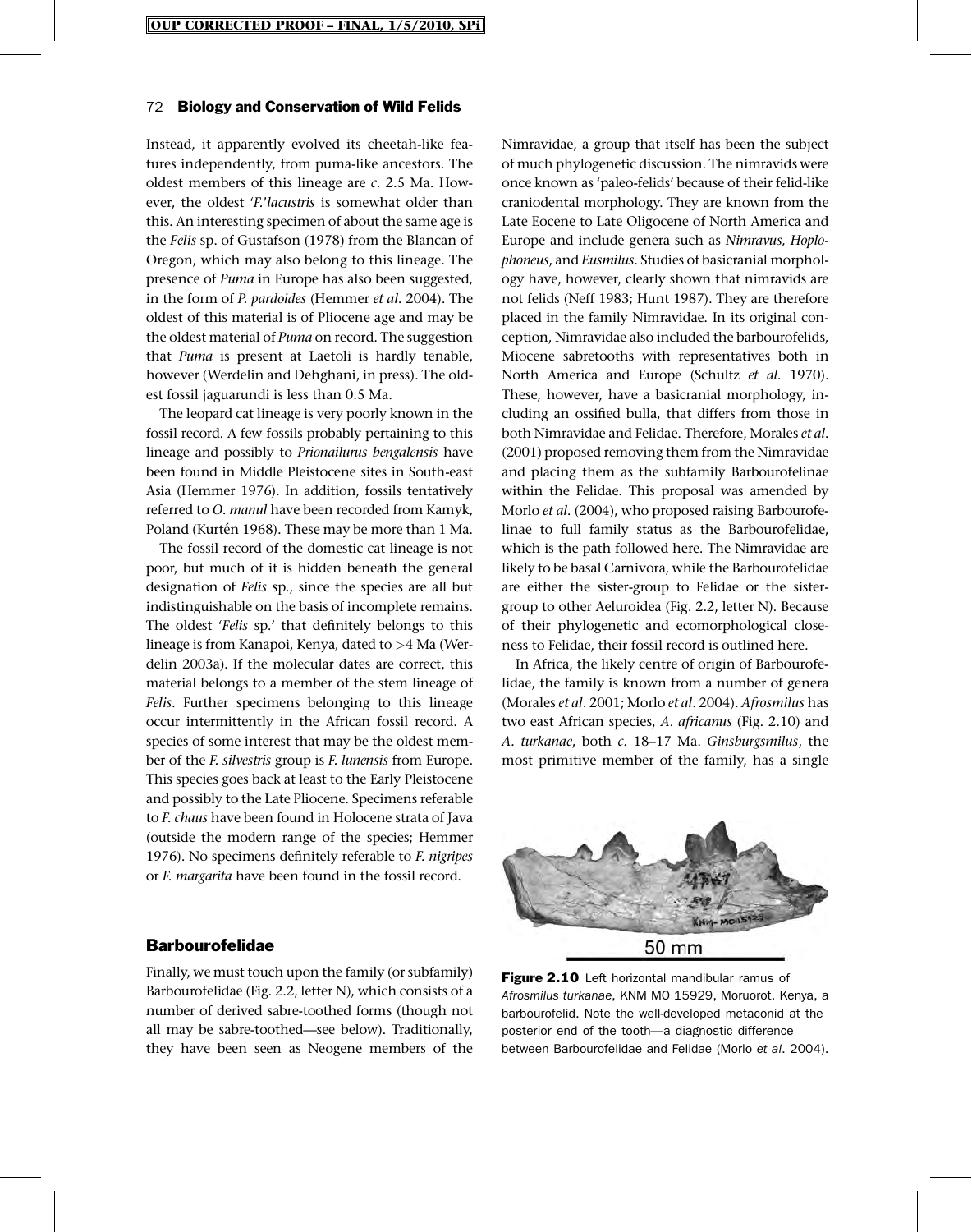east African species, G. napakensis (c. 20.5-17 Ma). Syrtosmilus with one species, S. syrtensis (c. 19–15 Ma), and Vampyrictis with one, V. vipera (c. 12.5–9.5) Ma), are North African representatives of the family.

In Europe, Barbourofelidae is known from several genera, Prosansanosmilus, with two species, P. peregrinus (MN 4, c. 18–17 Ma) and P. eggeri (MN 5, c. 17–15.2 Ma), Sansanosmilus with two species, S. palmidens (Fig. 2.11) (MN 5–MN 7/8, c. 17–11.2 Ma) and S. jourdani (MN 6–MN 9, c. 15.2–9.5 Ma), and Afrosmilus with one European species, A. hispanicus (MN 5, c. 17–15.2 Ma). These show a temporal progression towards larger and more sabretooth forms, though they are generally less extreme in their adaptations than the North American Barbourofelis spp. Sansanosmilus is also known from the Middle Miocene of China, though it is less common there than in Europe.

In North America, the Barbourofelidae consists of the single genus Barbourofelis, with five species, B. fricki (c. 10 Ma), B. loveorum (c. 11–9.8 Ma), B. morrisi (c. 11.5 Ma), B. osborni (c. 11.5 Ma), and B. whitfordi (c. 12–11.5 Ma). They are all extreme sabretooth ecomorphs, with long sabres, large mental flanges and short, stout limbs (where known).

Finally, two species from southern Africa must be mentioned, Diamantofelis ferox (the size of a small puma) and Namafelis minor (lynx-sized) (Morales et al. 1998, 2003a). Both are from the late Early–



Figure 2.11 Artist's reconstruction of the head of Sansanosmilus palmidens, a barbourofelid. (Illustration courtesy of Mauricio Antón.)

earliest Middle Miocene of Arrisdrift, Namibia (c. 17–15.2 Ma). These species are not, as far as is known, sabre-toothed in morphology, as neither has a squared-off symphyseal region, but they do share other mandibular and dental features with species of Afrosmilus. D. ferox has a short and deep mandible, while that of N. minor is longer and more slender. The oldest true felid from Africa is a small specimen from Songhor, Kenya (c. 18–17 Ma), probably referable to Pseudaelurus sensu lato. Thus, since Felidae is rare or non-existent in Africa at this time, whereas Barbourofelidae is known from a number of sites and regions, and given the morphological similarities between them, it should at least be considered whether the Arrisdrift species might be 'conical-toothed' barbourofelids.

The Barbourofelidae was a relatively short-lived group (c. 20.5–9.5 Ma), within which the vast majority of species were specialized sabretooths. Their extinction in the early Late Miocene may be tied to the spread of sabre-toothed Felidae at this time.

## **Discussion**

In this section, we will attempt to draw some conclusions from the review above. We advocate the use of generic names for fossils that maximizes the number of monophyletic taxa by splitting up at least those genus-level groups that are obviously para- or polyphyletic. In so doing we hope to create a more consistent framework for future studies. Unfortunately, many of the assertions made in the following discussion are at present untested, though we hope that it will be possible to test them in the future. We aim to erect a series of hypotheses to establish the basic level of understanding of felid evolution, that of interrelationships. When the interrelationships of fossil felids have been better established, a foundation for the understanding of the ecological, biogeographical, and functional patterns of felid evolution will have been laid, in much the same way as the current phylogeny of living felids provides such a foundation for study of their radiation.

We will also point out areas where we know too little, which is especially true of the fossil record of the living felids, which at present has not much to contribute to an understanding of the modern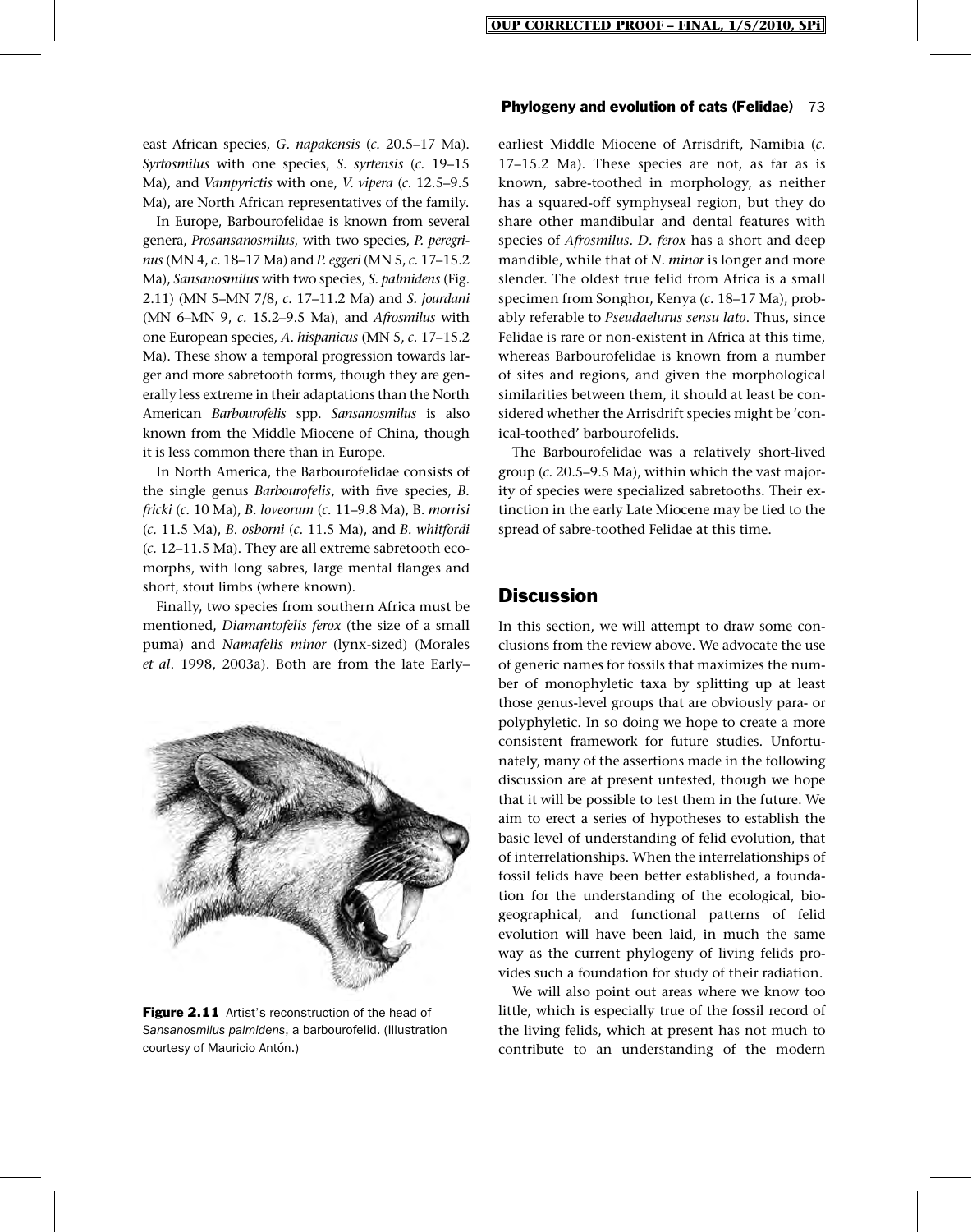radiation. Johnson et al. (2006b) estimate that fossil representation in the modern cat radiation is about 24%, leaving large areas unknown (cf. Fig. 2.1). Fig. 2.2 provides a graphical summary of the discussion in the following section.

## Early cats

The origins of the family Felidae are relatively uncontroversial, though that may merely be because the gap between the earliest unequivocal felids and their ancestors among Carnivoramorpha is relatively substantial. Thus, Proailurus is unquestionably a felid and Stenogale and Haplogale are likely to belong to this family as well. All of these genera are undoubtedly closer to crown group Felidae than is the extant sister taxon, Prionodon. Aspects of this early evolution are covered by Hunt (1998) and Peigné (1999) and require no further elaboration here.

The subsequent radiation of Felidae in the Early– Middle Miocene is far more complex, however. The genus Pseudaelurus comprises 11 named species, 4 from Europe and Arabia, 2 from China, and 5 from North America. Unanswered questions surrounding this radiation include: Does Pseudaelurus have a single origin? What are the interrelationships of the European species to each other? What is the relationship between Chinese and European species? From which species did North American Pseudaelurus originate? Which species of Pseudaelurus belong to which lineages of later, more derived felids?

Answers to some of these questions have been proposed in the past, whereas some have rarely been discussed, if at all. An example of the latter is the first question raised above: Does Pseudaelurus have a single origin? This has tacitly been assumed in discussions of felid evolution in the past. However, the data in favour of this hypothesis are largely circumstantial. The presumed ancestor, Proailurus, has a limited geographic distribution and Pseudaelurus from Europe is older than Pseudaelurus on other continents, arguing for a single origin and subsequent dispersal. There is, on the other hand, no phylogenetic framework in which this has been demonstrated to be the most parsimonious hypothesis. It is certainly also possible that different species of Proailurus or related genera gave rise to different species of Pseudaelurus, rendering the latter polyphyletic. The Ginn Quarry felid discussed above (Hunt 1998) makes such a scenario more plausible. At present, there does not seem to be any way to resolve this issue definitively and the monophyletic origin of Pseudaelurus is assumed here as a working hypothesis.

On the other hand, Pseudaelurus is undoubtedly paraphyletic, with different species groups giving rise to different descendant taxa. The paraphyletic nature of Pseudaelurus has been recognized for a long time, though perhaps the first to do so explicitly was Kretzoi (1929b), and this was also implicitly acknowledged by Viret (1951) before being elaborated on by Beaumont (1964, 1978). Beaumont (1964), like Kretzoi before him, split Pseudaelurus into a number of genera at the bases of several subsequent radiations. Though Beaumont (1978) reduced these to subgenera, his Figure 2 remains the fullest envisioning of felid evolution to this day. If we ignore the subgenera, he split Pseudaelurus into three genera: Pseudaelurus (Gervais 1850, type species P. quadridentatus), Schizailurus (Viret 1951, type species P. lorteti), and Hyperailurictis (Kretzoi 1929b, type species P. intrepidus). The first-mentioned includes only the type species, while the second includes P. turnauensis in addition to P. lorteti. The third includes all North American species of Pseudaelurus listed above. However, it should be noted that Schizailurus is an objective junior synonym of Miopanthera Kretzoi (1938) (based on the same type species), and this, in turn is a subjective junior synonym of Styriofelis Kretzoi (1929a; type species F. turnauensis). Thus, the latter name is the senior valid synonym and is used here.

Beaumont (1978) places Pseudaelurus at the base of the radiation of sabre-toothed cats, Styriofelis at the base of the radiation of conical-toothed cats, and Hyperailurictis at the base of the North American radiation, as well as the radiation of 'intermediate' forms such as Metailurus, Stenailurus, and Dinofelis. The radiation of these three genera takes place at letter B in Fig. 2.2. The evidence for this scenario is not particularly strong, as it is based mainly on the somewhat more sabretooth-like characteristics of P. quadridentatus, as opposed to the clearly conicaltoothed features of Styriofelis lorteti and Styriofelis turnauensis. Although the generic separation between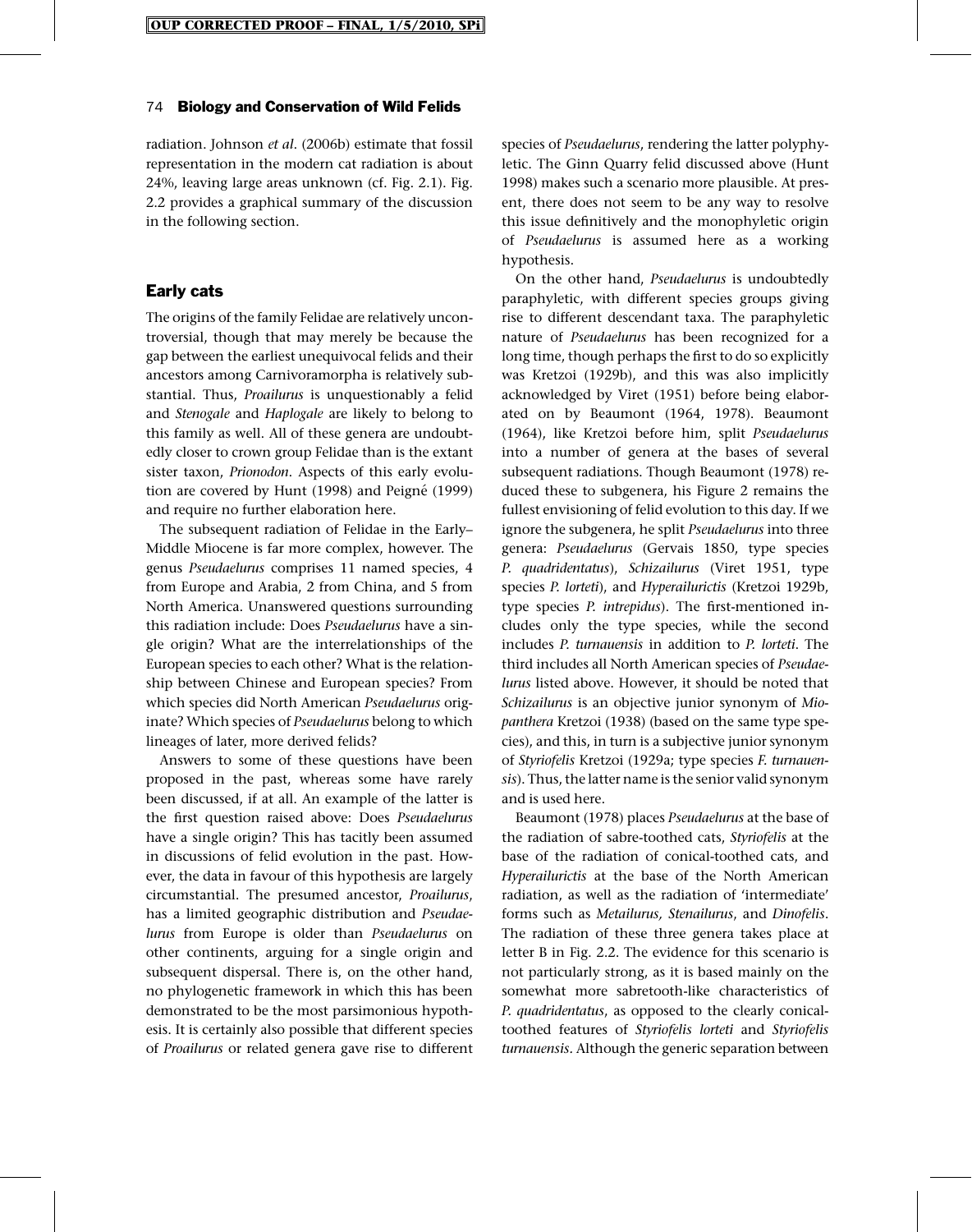these taxa has generally not been considered in reviews of Pseudaelurus, (Heizmann 1973; Ginsburg 1983), the separation has been implicitly acknowledged by several other workers (e.g. Morlo 1997). The status of the North American pseudaelurines (Hyperailurictis) as a distinct, generic-level clade is somewhat more secure, as these species are relatively derived, very similar to each other, and also very similar to their presumed descendant Nimravides.

This scenario provides possible answers to several of the questions posed above, apart from the question of the relationship of Pseudaelurus to later, more derived felids. Among European 'Pseudaelurus', S. lorteti and S. turnauensis are closely related and more distant from P. quadridentatus (the status of P. romieviensis is unclear). The North American Hyperailurictis did not evolve from any of them, though it may be related to one or both of the Chinese species. It is more likely, however, that Hyperailurictis descended from a felid similar to the Ginn Quarry felid described by Hunt (1998). The wholly unanswered question is the relationship between European and Chinese pseudaelurines.

A reasonable consensus, however, is that Styriofelis gave rise to the radiation of modern cats (Fig. 2.2, letter C). Aside from S. lorteti and S. turnauensis, no species definitely belonging to the stem lineage are known (but see Felis attica and see below).

In North America there is little doubt that Hyperailurictis gave rise to Nimravides (Fig. 2.2, letter D). Whether the former is mono- or paraphyletic is not known at this time. If it is paraphyletic, further nomenclatural complications may arise, but these need not concern us here. Nimravides seems to have gone extinct without leaving descendants, though it is just possible that M. coloradensis evolved from this genus rather than being an immigrant from Eurasia. The close similarity between M. coloradensis and the Eurasian early Late Miocene M. aphanistus argues against this, however.

The relationship between Hyperailurictis and Dinofelis, Metailurus and Stenailurus is far less well established and is not followed here. These genera are usually grouped together as the Metailurini, though the monophyly of this tribe has not been satisfactorily demonstrated. This is clearly an Old World group, with the evolution of Metailurus centred in Eurasia and that of Dinofelis in Africa. This presents some biogeographic problems for an origin from Hyperailurictis in North America as suggested by Beaumont (1964, 1978). It is very tempting instead to associate this group with the Chinese pseudaelurines, though these are so poorly known that this remains pure speculation at present. Here we will consider the Metailurini to belong to the sabretooth cats (but see below), and thus a part of the radiation at letter E of Fig. 2.2.

## Upper Miocene to Pleistocene cats

Pseudaelurus, sensu stricto, gave rise to the radiation of sabretooth cats that first appeared in the late Middle Miocene of Eurasia (and possibly Africa) and spread across the world in the Late Miocene (Fig. 2.2, letter E). There has been much controversy surrounding sabretooths (subfamily Machairodontinae) and considerable confusion regarding taxonomy and the allocation of specimens ever since Cuvier (1824) placed the first sabretooth specimens in the genus Ursus. Numerous genera and species have been named over the years and the course of evolution of the group has been poorly understood. Part of the problem has been the focus on Smilodon, a late and highly derived sabretooth, as the exemplar species in discussions of the functional morphology and evolution of the group (e.g. Bohlin 1940; Simpson 1941; Miller 1969; Akersten 1985). However, considerable progress in understanding these issues has come in recent years with the study of the excellently preserved material from the carnivore trap site of Batallones-1 in the Cerro de Batallones, Spain (e.g. Antón et al. 2004; Salesa et al. 2005). These studies show that the functional morphology of sabretooths was not uniform across taxa, evolved over time, and is compatible with a gradual origin from Pseudaelurusgrade forms.

Nevertheless, numerous questions regarding the systematics and evolution of sabretooth cats remain. Some of these are: What is the relationship of Dinofelis and Metailurus to Machairodontinae? What are the evolutionary patterns within the paraphyletic Amphimachairodus group? What is the relationship between Homotherium and Dinobastis? How did the Smilodontini evolve and which taxa are their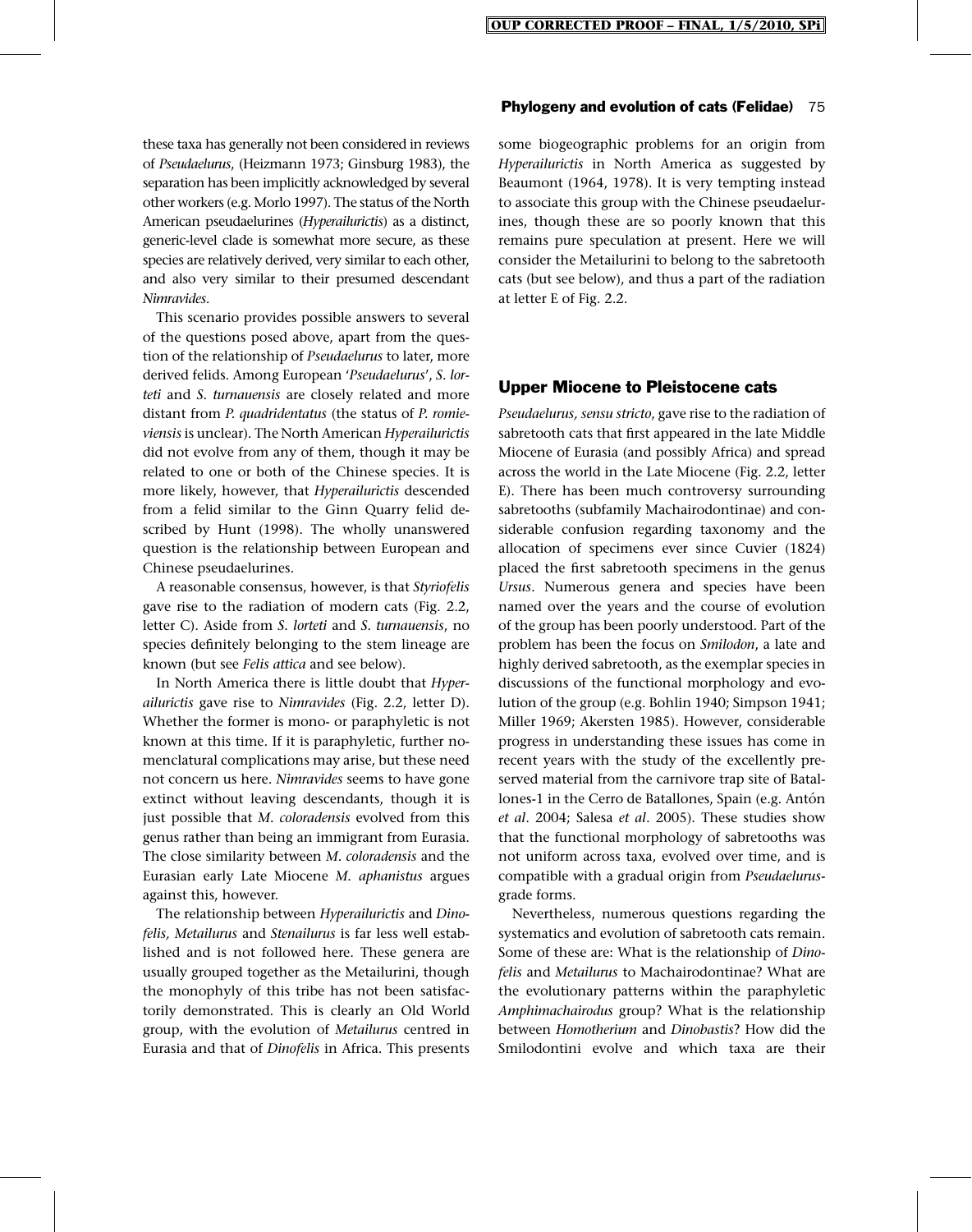ancestors? What did sabretooths feed on and how? How and why did sabretooths become extinct?

The relationship of Dinofelis and Metailurus to Machairodontinae (and to each other) has always been controversial. Some authors, (e.g. Beaumont 1978; Werdelin and Lewis 2001), have considered them to be members of the Machairodontinae with slight to moderate sabretooth adaptations, while others (Kretzoi 1929b; Hendey 1974) have considered them to be conical-toothed cats with a tendency to develop sabretooth adaptations. The main feature they share with Machairodontinae is a reduced lower canine relative to the upper canine. Dinofelis further shares with Machairodontinae a deep groove or pit supero-medial to the trochlear notch of the ulna (Werdelin and Lewis 2001). This feature seems not to be present in Metailurus (Roussiakis et al. 2006). Thus, it appears likely that Dinofelis belongs in the Machairodontinae, but the position of Metailurus is equivocal. This also, of course, makes the relationship between the two genera uncertain. Thus, the position of this group at letter J of Fig. 2.2 is problematic, as is the placement, even existence, of the node at letter M.

Amphimachairodus is clearly paraphyletic, as Homotherium evolved from within this species group. This is reflected in the intermediate position of letter G (Fig. 2.2), between letter F where Amphimachairodus splits off from a similarly paraphyletic Machairodus, and letter H, at the base of the monophyletic Homotheriini. What is not clear is exactly which species gave rise to Homotheriini (Fig. 2.2, letter H). L. emageritus from Kenya has a more derived dentition than any species currently assigned to Amphimachairodus, but is too primitive in other respects and too derived in a few to be the ancestral taxon. Of the species of Amphimachairodus, A. kurteni seems the most derived dentally, but A. kabir (if the material from Sahabi belongs there; cf. Sardella and Werdelin 2007) has the most derived mastoid region. Whichever of these (or some as yet unknown taxon) is ancestral to Homotherium, Amphimachairodus as presently conceived becomes paraphyletic. To resolve this issue, the detailed relationships of Amphimachairodus spp. need to be better understood.

The relationship between Homotherium and Dinobastis (and Xenosmilus) is particularly interesting (Fig. 2.2, letter I). Traditionally, they are synonymized in the genus Homotherium (Turner and Antón 1997). However, early North American homotheriines such as that from the Delmont Local Fauna, South Dakota (Martin and Harksen 1974) (c. 2.9–2.6 Ma) differ considerably from contemporary forms in Eurasia (see, e.g., Ficcarelli 1979), suggesting a long, separate evolution. In addition, Homotherium and Dinobastis differ in a number of aspects of their morphology. As an example, the upper canine of Dinobastis is smaller than that of Homotherium in specimens of approximately equal skull size (Werdelin and Sardella 2006, plate 1, fig. 1). This is an area that deserves further in-depth study.

Regardless of which species in the Amphimachairodus group is closest to Homotherium, it is nearly universally acknowledged that there is, broadly conceived, an ancestor–descendant relationship between the two genera. However, the origins of the other major Plio-Pleistocene sabretooth lineage, the Smilodontini (Fig. 2.2, letter L), is much less clear. This group consists of the genera Megantereon and Smilodon, which share features such as reduced or absent serrations on the teeth and extremely long and relatively mediolaterally broad upper canines compared to Homotheriini (the latter probably a plesiomorphic feature). It is tempting to associate them with the other Miocene sabretooth lineage, Paramachaerodus (Turner and Antón 1997) (Fig. 2.2, letter K), but the morphological distance between that genus and Plio-Pleistocene Smilodontini is considerable and the hypothesized relationship is not based on any clear synapomorphies. Another question germane to this issue is the difference between Smilodontini and Homotheriini: why is it there and what does it mean for the functional morphology and ecology of the respective groups? One answer would be that the former were closed-habitat taxa and the latter open-habitat taxa, but can such a simplistic view be maintained? Martin (1980) and Martin et al. (2000) discuss some of these questions, but more research needs to be done on the functional differences between Homotheriini and Smilodontini, and in particular on the latest Miocene species of Paramachaerodus (P. orientalis and P. maximiliani), to understand their ecology and feeding behaviour, and whether these can be directly related to those of Smilodontini.

The extinction of Homotheriini and Smilodontini occurs at different times on different continents. In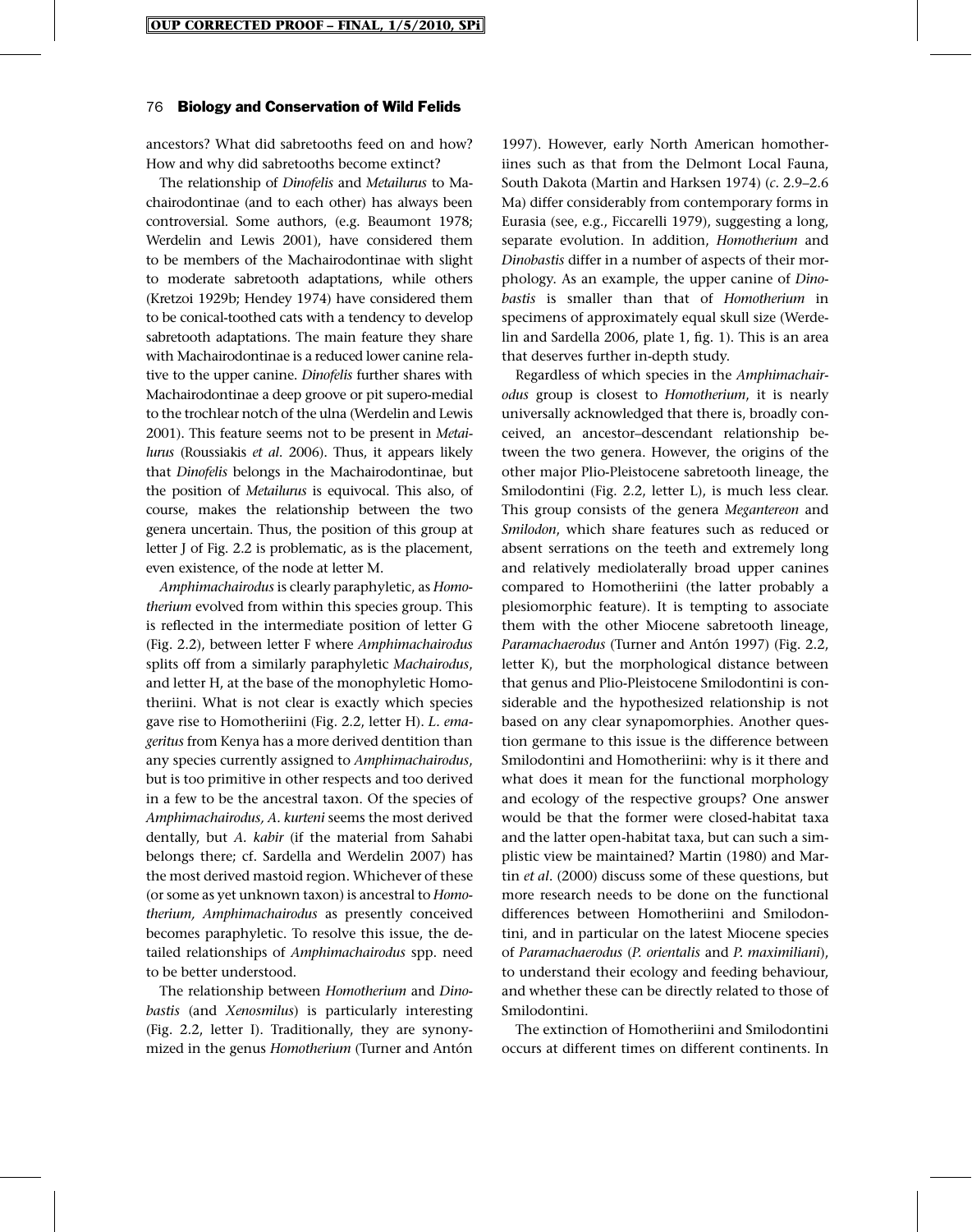Africa, both Homotherium and Megantereon became extinct some time before 1.4 Ma (with Dinofelis lingering on another 500 ka). In Europe, Homotherium became extinct at  $c$ . 0.5 Ma (the recent record of a Late Pleistocene Homotherium from North Sea sediments [Reumer et al. 2003] needs to be corroborated by further material before its implications can be fully assessed) and Megantereon at c. 1 Ma. In North America, on the other hand, both tribes survive into the latest Pleistocene, with the last occurrence of Dinobastis from Friesenhahn Cave (Texas) at c. 11,000 BP and the last occurrence of Smilodon from Rancho La Brea (California) at c. 13,000 BP. We don't fully understand why these dates differ so much between continents. The differences may reflect the different first appearance datums on each continent of advanced hominid competitors in sufficient numbers to affect the populations of sabretooths, through direct or indirect competition for resources. Or they could be the result of major faunal changes on each continent brought about by human interference, climatic change, or a combination of the two. In building and testing these scenarios, it is also important to consider the conical-toothed cats and their impact on their sabretooth competitors, for example, the relatively rapid range expansion of lions from Africa through Eurasia during the Middle–Late Pleistocene (Yamaguchi et al. 2004a), understanding of which has been hampered by the poor fossil record of the conical-toothed cats.

Possibly no subject in mammal palaeontology has been more debated than that of sabretooth feeding adaptations. How did they use their canines? What did they feed on? What was their killing behaviour like? Questions like these have been posed and answered numerous times since sabretooths were first discovered (see Kitchener et al., Chapter 3, this volume). To answer these questions, it is important to realize that this ecomorphology is not restricted to felids and their carnivoran relatives among nimravids and barbourofelids. The package (with variations) is also present in some creodonts, an extinct order of mammals that lived from the Paleocene to the Miocene (genera Apataelurus and Machaeroides, Early–Middle Eocene of North America), in marsupials (genus Thylacosmilus; Miocene–Early Pleistocene of South America) and in various groups of synapsid 'reptiles' of the Late Palaeozoic, for example, Gorgonopsia (Kemp 2004). Despite this, it is among felids, nimravids, and barbourofelids that the adaptation appears to have been most successful. Recent work on early felid sabretooths (Salesa et al. 2003; Antón et al. 2004; Salesa et al. 2005) has begun to close the functional gap between sabre-toothed and conical-toothed cats. This and other lines of evidence, such as the meandering evolutionary history of Dinofelis from more sabretooth to less sabretooth and back (Werdelin and Lewis 2001), suggest that the ecomorphology of the feeding apparatus in felids is more of a continuum than a dichotomy. The implications of this for understanding the ecology of sabretooths and competition between sabretooths and conical-toothed cats are in need of detailed investigation.

One possible implication of the feeding apparatus of sabre-toothed and conical-toothed cats being on a continuum is that there may have been more direct competition between the two groups than previously thought. Previous models tend to emphasize the difference, with sabretooths specializing in larger prey than similar-sized conical-toothed cats. However, more recent analyses suggest that perhaps the two groups focused on very similar prey. In Africa, sabretooths are fairly common fossils and conicaltoothed cats rare until around the time when the number of fossils of sabretooths decreases (Werdelin and Lewis 2005). This can be explained if sabretooths were dominant in the most commonly sampled habitats and competitively excluded conical-toothed cats. Support for such an idea can be found at Laetoli. This site (or at least the Laetolil Member, Upper Beds) is unique among eastern African sites in not being near a large body of standing water. It is also unique among sites in having a large number of fossils of conical-toothed cats and very few fossils of sabretooths. Further research on competition between sabretooths and conical-toothed cats is needed, as is research on the competitive structure of the carnivore guild as a whole.

The single most important issue impeding an increased understanding of the evolution of conical-toothed cats is the extensive ghost lineage between the oldest fossil members of the Panthera lineage and the common ancestor of all Felinae. Two explanations for this gap in the fossil record immediately spring to mind: a poor fossil record in the earliest Pliocene and the possibility that the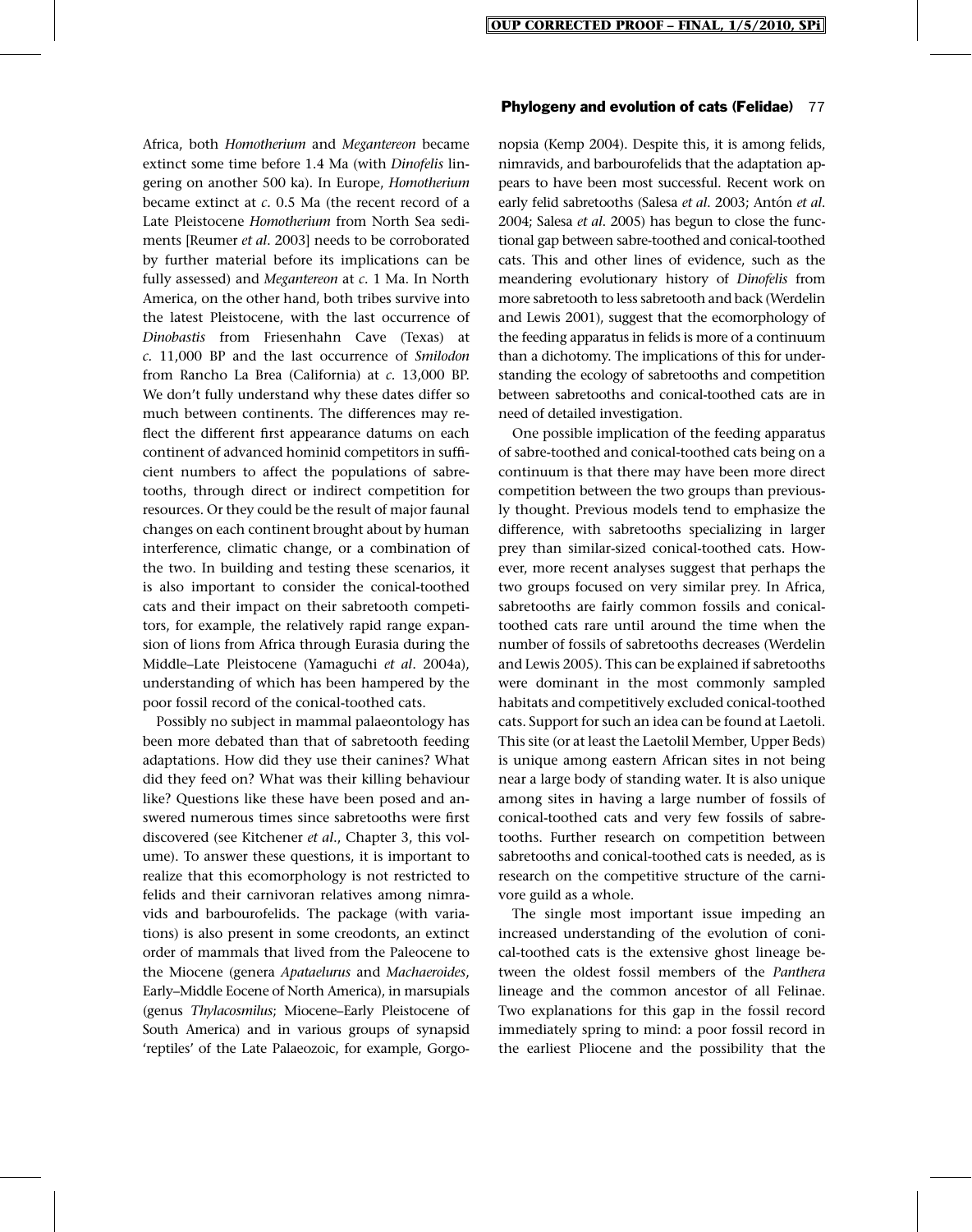Panthera lineage (and the Felinae as a whole) evolved in an environment that is not conducive to the process of fossilization. Both of these factors are undoubtedly in play, but it is hard to escape the impression that pantherines are present in the fossil record prior to 4 Ma, but that they are misidentified for as yet unknown reasons. To either identify these fossils or explain why they have not been found is the most pressing issue in felid palaeontology and evolution and without progress here it will not be possible to move towards a fuller reconciliation of the fossil record with the molecular evidence for felid evolution as presented by Johnson et al. (2006b).

The position of Barbourofelidae is, of course, very uncertain, since there is no consensus at present on how closely related it is to the Felidae. Here, we have opted for the view that it split off from the stem lineage leading to Felidae after Prionodon but before the evolution of Proailurus (Fig. 2.2, letter N). This leaves an extensive barbourofelid stem lineage that is at present entirely unknown.

## Evolutionary patterns

The availability of a phylogeny of extant Felidae makes it possible to consider evolutionary patterns within the family in the absence of fossils. Such studies have been attempted in the past (Ortolani and Caro 1996; Werdelin and Olsson 1997; Ortolani 1999; Mattern and McLennan 2000), but given that the current phylogeny (Fig. 2.1) is fully resolved and, we believe, better corroborated than older hypotheses, this work is worth reconsidering. Further, since the current hypothesis is based on molecular data, it is possible to study morphological character evolution without the need to discuss possible circularity in the results. Some such uses of the phylogeny were presented by Johnson et al. (2006b) and O'Brien and Johnson (2007) (intercontinental migrations, ghost lineage analysis), and we will only briefly present two further examples of the sort of work that can and should be done on felid evolution using the phylogeny as a baseline. For other examples based on previously proposed phylogenetic hypotheses, see in particular Mattern and McLennan (2000).

Werdelin and Olsson (1997) presented a phylogenetic study of coat patterns in Felidae using a selection of then-current phylogenetic hypotheses as the baseline. Their conclusion was that 'most transformations of coat pattern originate from the flecked pattern, which we consider to be primitive for the Felidae as a whole' (Werdelin and Olsson 1997, p. 399). The current phylogeny has some substantial differences from the phylogenies used in that study, so the question arises whether the conclusions hold up. Fig. 2.12 shows coat pattern mapped on the current phylogeny. The data are identical to those in Werdelin and Olsson (1997) except for P. tigris, which has been recoded from vertical stripes to rosettes, as we believe that what appear to be vertical stripes in the tiger's coat in reality are enormously vertically elongated rosettes. This is indicated through examination of various coat pattern anomalies in tigers and can be more simply seen by holding up an image of a tiger pelt nearly parallel to one's line of sight. One difference from the previous results is immediately obvious: under the current phylogeny, the primitive coat pattern for Felidae as a whole is large blotches. This coat pattern is present in only two genera: Neofelis, clouded leopards and Pardofelis, marbled cat. Both are basal within their clades, and these clades are basal within the family and hence the primitive condition is reconstructed as large blotches. Above the node leading to Pardofelis, however, flecks are primitive as they were in the previous study. If we consider the number and direction of the state changes in the cladogram (Fig. 2.13), we can also see that changes to and from flecks are still the dominant transformations, though not quite as dominant as previously thought. Thus, the new phylogeny corroborates the main thrust of the results of Werdelin and Olsson (1997), but also leads to some modifications of specific parts of their conclusions.

In a second demonstration of possible phylogenetic reconstructions, we mapped habitat (as open or closed), activity pattern (diurnal or nocturnal), and pupil shape (slit-like or rounded in the contracted state) in all felids. The data are partly from Mattern and McLennan (2000) and partly original. Many species occur in both open and closed habitats and the mapping reflects this, not showing any clear phylogenetic associations of open- or closed-habitat specialists (Fig. 2.14), although the Panthera and domestic cat lineages are dominated by open-habitat taxa and have this habitat reconstructed as primitive for the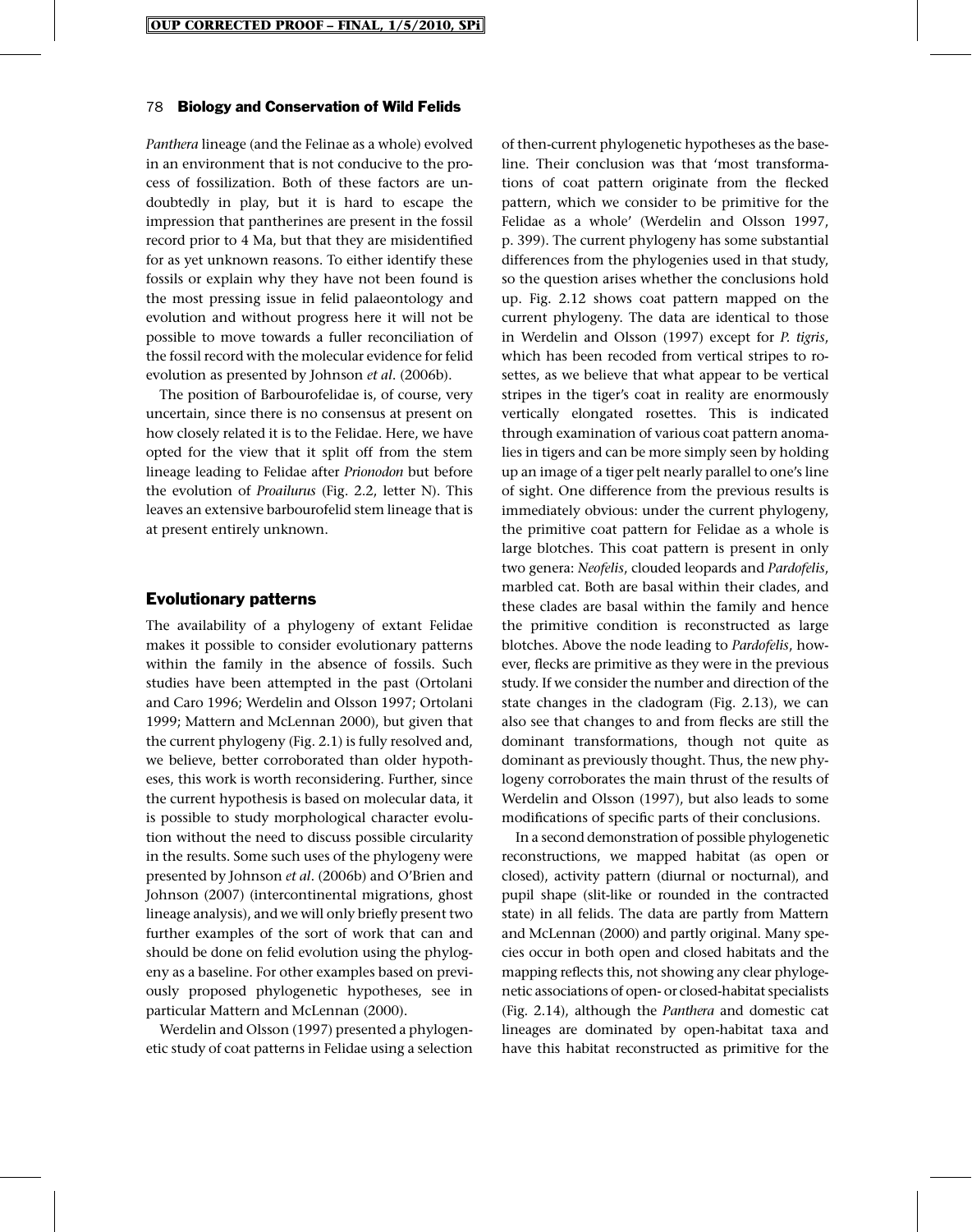## Phylogeny and evolution of cats (Felidae) 79



Figure 2.12 Coat patterns (as labelled) mapped on the phylogeny of extant Felidae.

respective clades. Likewise, there are no clear phylogenetic patterns underlying activity patterns in modern felids (mapping not shown). Rounded pupils, on the other hand, only occur in three clades, the Pantheralineage, where all species except the two Neofelis (A. Kitchener, personal communication) have rounded pupils, the Puma-lineage, where all three species have rounded pupils, and the leopard cat lineage, where the single species O. manul has rounded pupils.

The question of the occurrence and causes behind slit-like or rounded pupils has been intermittently discussed in the literature without a consensus being reached (see Kitchener et al., Chapter 3, this volume, for a discussion of some recent research). One suggestion that has been considered is that slit-like pupils allow the pupil to be more completely closed than rounded pupils (Walls 1942). This would suggest that the former would be more useful in the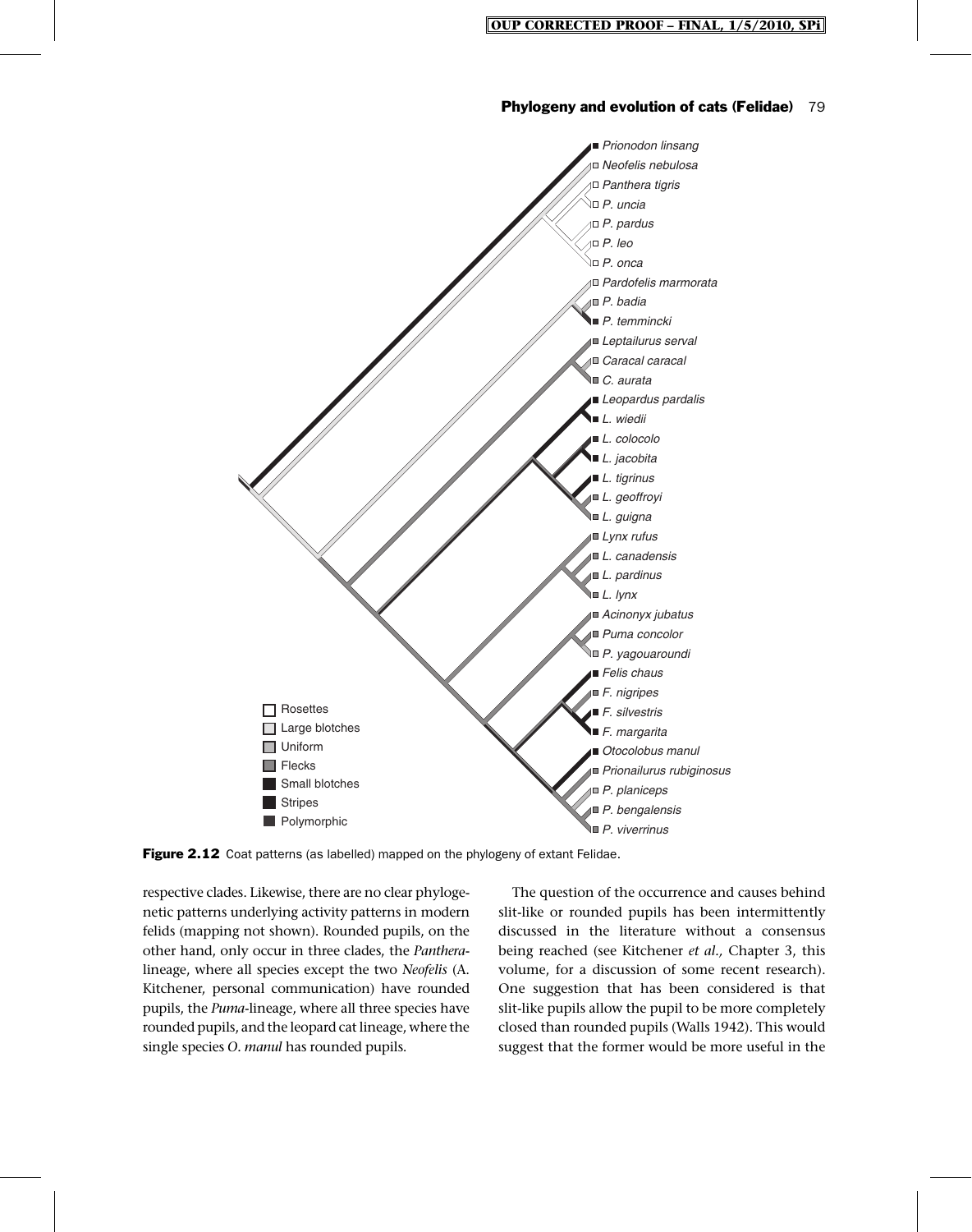

**Figure 2.13** The coat pattern transformations implied by the mapping in Fig. 2.12. The majority of transformations involve flecks (centre pattern). Thus, clockwise from bottom, there are three transformations from flecks to uniform, one transformation from large blotches to flecks, two to four transformations from flecks to stripes, zero or two (no reconstruction allows for one) transformations from striped to flecks, one to two transformations from flecks to small blotches, and zero to one transformations from small blotches to flecks. Remaining reconstructed transformations are zero to one transformation from large blotches to uniform, one transformation from large blotches to rosettes, and zero or one transformations from small blotches to stripes. No other transformations are allowed by the phylogeny of extant Felidae.

brighter light of day: that is, slit-like pupils should be preferentially present in diurnal species. However, a comparison between the patterns does not corroborate this idea (not shown). There seems to be no correlation at all between pupil shape and activity pattern. However, if we compare habitat and pupil shape (Fig. 2.14), we find that with the exception of Puma yagouaroundi, which, if the fossil record of this clade is taken into account, must be considered secondarily adapted to closed habitats, rounded pupils never occur in closed-habitat specialist species. All the taxa with rounded pupils are either open-habitat species or occur in a variety of habitats. Further, all three nodes where there is a change from slit-like to rounded pupils are also nodes where there is a shift from closed-to open-habitat preference. What this means in functional terms is beyond the scope of this chapter, but the results point to a fruitful avenue of research. These very tentative results must be corroborated by more in-depth study and statistical testing. More generally, phylogenetically based studies such as the ones discussed above can direct future research and provide tests of functional hypotheses that could otherwise not be investigated due to a lack of independent data. The existence of a well-corroborated phylogeny such as that in Fig. 2.1 is a powerful tool for future research on felid evolution.

# Final words

This chapter presents one possible scenario for the evolution and interrelationships of cats. Some of this work, such as that which has led to the phylogeny of Johnson et al. (2006b), is strongly corroborated by and based on considerable amounts of data. The fossil record of Felidae is uneven. Some groups, such as parts of the Machairodontinae, have a fairly extensive fossil record, while others, such as the lineage leading to the extant radiation, are much more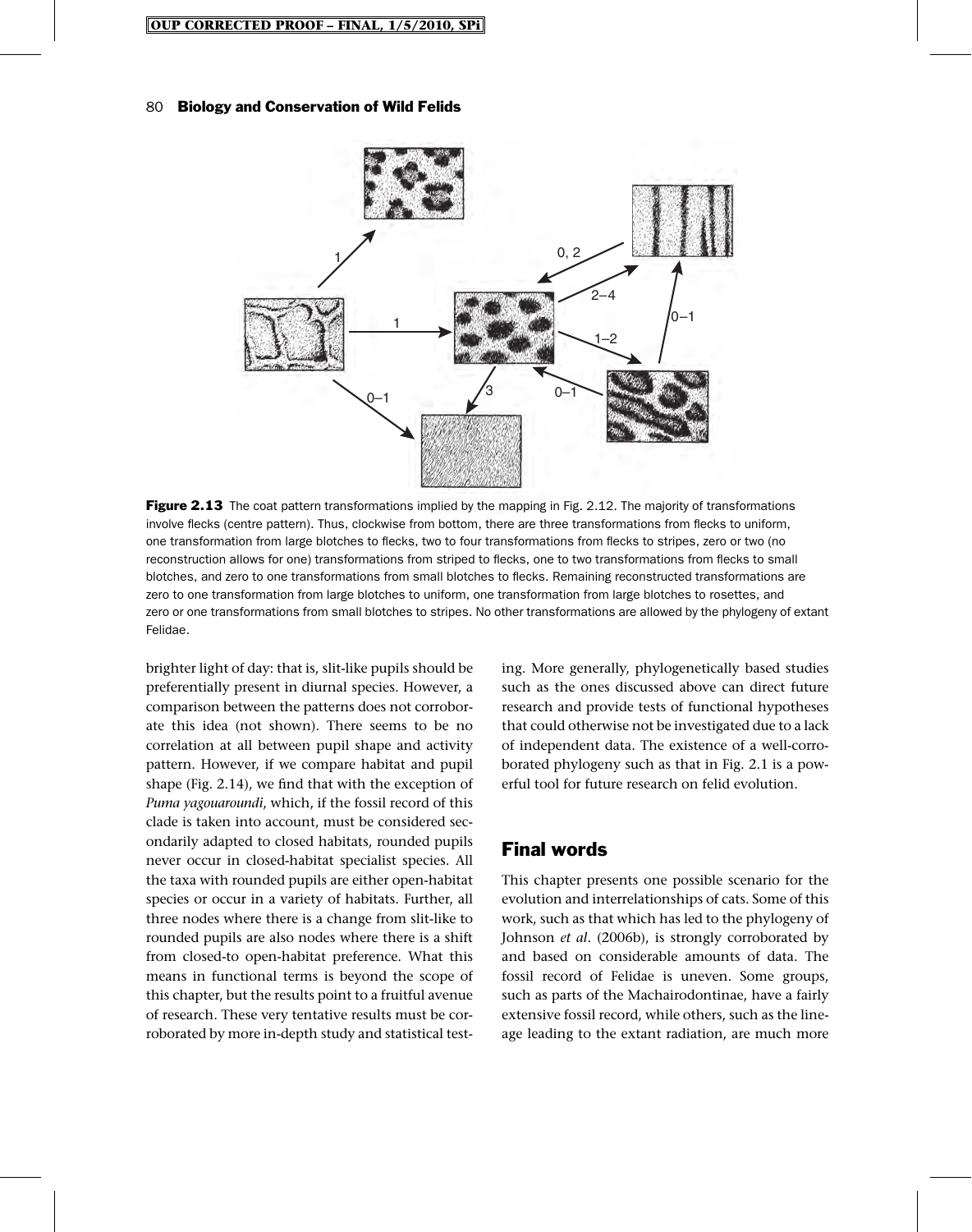#### Phylogeny and evolution of cats (Felidae) 81



Figure 2.14 Habitat type preference and pupil shape mapped on the phylogeny of extant Felidae.

poorly documented. In no case, however, can the fossil record be said to be adequate, either in quantity or quality. Nor can the fossil record of Felidae be said to have been adequately studied. Some areas, such as the functional morphology of sabretooths, have been investigated over and over, while others, such as the stem lineage of modern cats, have been relatively neglected. Overall, the phylogeny and evolution of fossil Felidae have been neglected in favour of studies of their functional morphology and ecology. Given the limited resources available for this work, this is understandable, as the latter topics have proven more tractable and have yielded interesting and significant results. But if our understanding of the group is to progress, we must try to address such pressing issues as the fossil record of living cats, the origins of Smilodontini, and the relationship of Barbourofelidae to Felidae. This will require extending the work of Johnson et al. (2006b) into the realm of fossils, by comparing the fossil record with the results obtained from the phylogeny of extant cats on aspects such as continental migration (O'Brien and Johnson 2007), to see if the timing of intercontinental migrations of fossil cat groups can be matched up with those postulated for the extant cats based on phylogeny and geology.

It must be understood that developing a phylogeny, or even the simpler task of testing some aspect of the scenario developed herein, requires more than a superficial glance at the record and doing a phylogenetic analysis of the first few characters that come to mind. It will require developing new characters and looking at the fossil record in new ways. If the fossil record and phylogeny of extant Felidae can be better integrated, we can expect to develop a significantly better understanding of the evolution of this